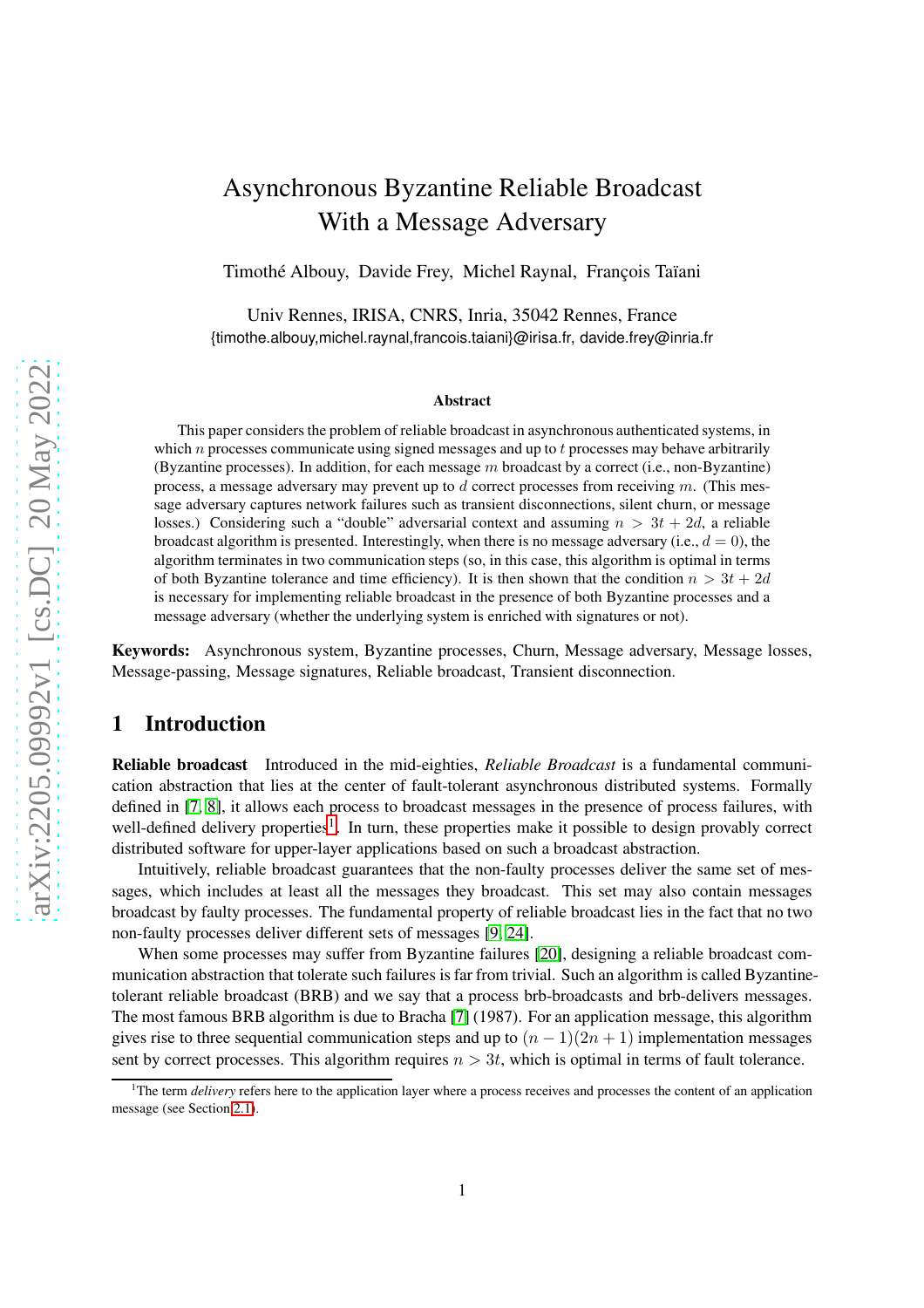Recent works related to reliable broadcast Due to its fundamental nature, BRB has been addressed by many authors. Here are a few recent results. Similarly to Bracha's algorithm, all these algorithms assume an underlying fully connected reliable network.

- The versatility dimension of Bracha's algorithm has been analyzed in [\[18,](#page-16-2) [25\]](#page-16-3).
- Addressing efficiency issues, the BRB algorithm presented in [\[19\]](#page-16-4) implements the reliable broadcast of an application message with only two communication steps and up to  $n^2 - 1$  implementation messages sent by correct processes. The price to pay for this gain in efficiency is a weaker t-resilience, namely  $t < n/5$ . Hence, this algorithm and Bracha's algorithm differ in their tradeoff between t-resilience and message/time efficiency.
- Scalable BRB is addressed in [\[17\]](#page-16-5). The goal of this work is to avoid paying the  $O(n^2)$  message complexity price. To this end, the authors use a non-trivial message-gossiping approach which allows them to design a sophisticated BRB algorithm satisfying probability-dependent properties.
- BRB in dynamic systems is addressed in [\[16\]](#page-16-6) (*dynamic* means that a process can enter and leave the system at any time). In their article, the authors present an efficient BRB algorithm for such a context. This algorithm assumes that, at any time, there are at least two times more correct processes than Byzantine ones in the system.
- An efficient algorithm for BRB with long inputs of  $b$  bits using lower costs than  $b$  single-bit in-stances is presented in [\[21\]](#page-16-7). This algorithm, which assumes  $t < n/3$ , achieves the best possible communication complexity of  $\Theta(nb)$  input sizes. This article also presents an authenticated extension of this solution.

The work presented in this paper<sup>[2](#page-1-0)</sup> goes beyond the previous proposals by considering the conjunction of two types of adversary: as in the above works, processes may be *Byzantine*, but in addition a *message adversary* may also remove implementation messages between correct processes. More precisely, this work addresses the problem of fault-tolerant reliable broadcast in asynchronous n-process message-passing systems enriched with message signatures, in which up to t processes are Byzantine, and a message adversary that may prevent up to  $d$  non-Byzantine processes from delivering an implementation message broadcast by a non-Byzantine process. This dual fault model originated from our research on the reconciliation of local process states in distributed Byzantine-tolerant money transfer systems (a.k.a. cryptocurrencies), in which processes become temporarily disconnected. Several researchers have indeed pointed out the fundamental role that broadcast abstractions play in Byzantine money transfer systems (see, for instance,  $[5, 11, 12, 13, 15, 16]$  $[5, 11, 12, 13, 15, 16]$  $[5, 11, 12, 13, 15, 16]$  $[5, 11, 12, 13, 15, 16]$  $[5, 11, 12, 13, 15, 16]$  $[5, 11, 12, 13, 15, 16]$ ). This crucial role naturally leads to considering how Byzantine broadcast can be expanded to more volatile and dynamic settings, thus motivating our proposal to combine traditional Byzantine faults with a message adversary.

The paper is made up of [5](#page-14-0) sections.

- Section [2](#page-2-1) defines the computing model and the Message Adversary-Tolerant Byzantine Reliable Broadcast communication abstraction (or MBRB for short).
- Section [3](#page-5-0) presents a signature-based algorithm implementing the MBRB abstraction, proves it is correct, and evaluates its cost. When there is no message adversary, this algorithm is optimal from both Byzantine resilience and the number of communication steps<sup>[3](#page-1-1)</sup>.

<span id="page-1-0"></span> $2A$  very preliminary version of this work appeared in [\[3\]](#page-15-7).

<span id="page-1-1"></span><sup>&</sup>lt;sup>3</sup>The signature-free BRB algorithm described in [\[7\]](#page-15-0) is optimal with respect to Byzantine resilience ( $t < n/3$ ), but requires three communication steps, while the signature-free BRB algorithm described in [\[19\]](#page-16-4) is optimal with respect to the number of communication steps (2) but is not with respect to Byzantine resilience (it requires  $t < n/5$ ).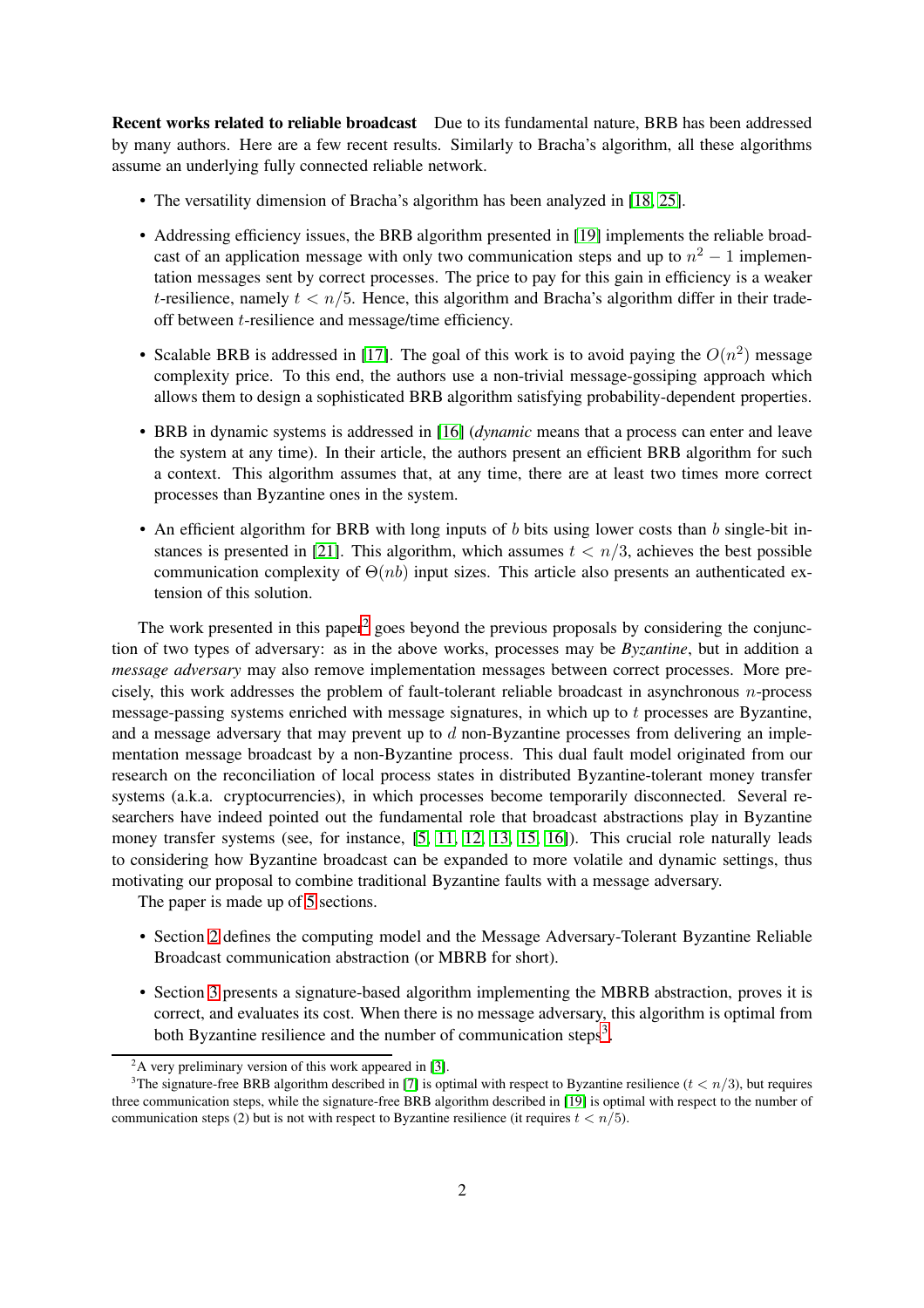| <b>Acronyms</b>  | <b>Meaning</b>                                                         |
|------------------|------------------------------------------------------------------------|
| <b>BRB</b>       | Byzantine-tolerant reliable broadcast                                  |
| MA               | Message adversary                                                      |
| <b>MBRB</b>      | Message adversary- and Byzantine-tolerant reliable broadcast           |
| <b>Notations</b> | <b>Meaning</b>                                                         |
| $\boldsymbol{n}$ | number of processes in the network                                     |
| Ť.               | upper bound on the number of Byzantine processes                       |
| d.               | power of the message adversary                                         |
| $\epsilon$       | effective number of correct processes in a run $(n - t \leq c \leq n)$ |
|                  | minimal nb of correct processes that mbrb-deliver a message            |
|                  | time complexity of MBRB                                                |
| $\mu$            | message complexity of MBRB                                             |

Table 1: Acronyms and notations

- Section [4](#page-13-0) shows that the condition  $n > 3t + 2d$  is necessary and sufficient for implementing the MBRB communication abstraction (be the underlying system enriched with signatures or not).
- Finally, Section [5](#page-14-0) concludes the article.

# <span id="page-2-1"></span>2 Computing Model and MBRB Abstraction

### <span id="page-2-0"></span>2.1 Computing Model

**Process model** The system is composed of n asynchronous sequential processes denoted  $p_1, ..., p_n$ . Each process  $p_i$  has an identity, and all the identities are different and known by all processes. To simplify, we assume that i is the identity of  $p_i$ .

Regarding failures, up to  $t$  processes can be Byzantine, where a Byzantine process is a process whose behavior does not follow the code specified by its algorithm [\[20,](#page-16-1) [22\]](#page-16-9). Let us notice that Byzantine processes can collude to fool the non-Byzantine processes (also called correct processes). Let us also notice that, in this model, the premature stop (crash) of a process is a Byzantine failure.

Moreover, given an execution, c denotes the number of processes that effectively behave correctly in that execution. We always have  $n - t \leq c \leq n$ . While this number remains unknown to correct processes, it is used in the following to analyze and characterize (more precisely than using its worse value  $n - t$ ) the guarantees provided by the proposed algorithms.

Communication model The processes communicate through a fully connected asynchronous pointto-point communication network. Although this network is assumed to be reliable—in the sense that it neither corrupts, duplicates, nor creates messages—it may nevertheless lose messages due to the actions of a message adversary (defined below).

Let MSG be a message type and  $v$  the associated value. A process can invoke the unreliable operation broadcast  $\text{MSG}(v)$ , which is a shorthand for "for all  $i \in \{1, \dots, n\}$  do send  $\text{MSG}(v)$  to  $p_i$  end for". It is assumed that all the correct processes invoke broadcast to send messages. As we can see, the operation broadcast  $MSG(v)$  is not reliable. As an example, if the invoking process crashes during its invocation, an arbitrary subset of processes receive the message implementation message  $MSG(v)$ . Moreover, due to its very nature, a Byzantine process can send messages without using the macro-operation broadcast.

From a terminology point of view, at the system/network level, we say that messages are *broadcast* and *received*. Moreover, a message generated by the algorithm is said to be an *implementation* message (imp-message in short), while a message generated by the application layer is said to be an *application* message (app-message in short).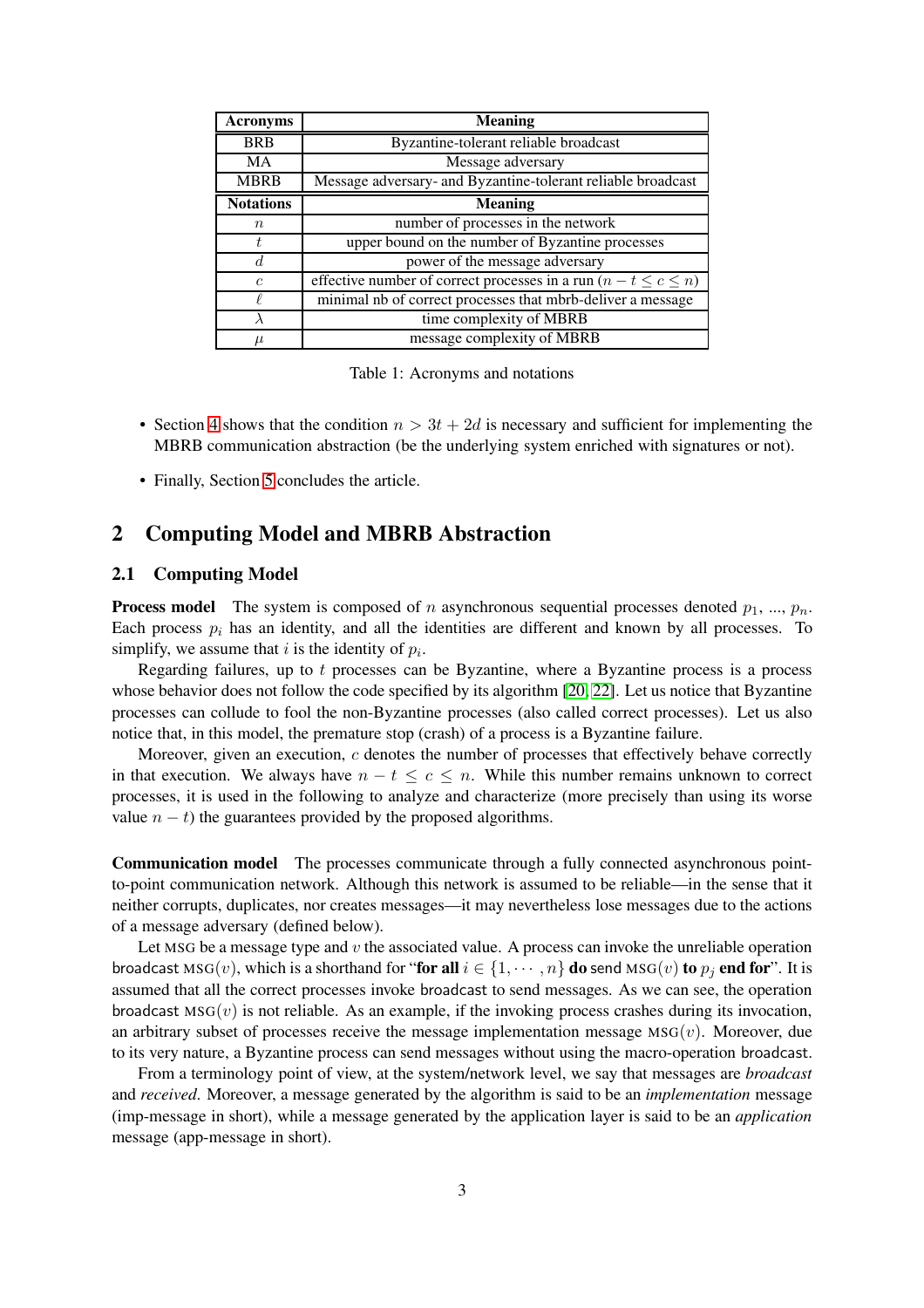Message adversary The notion of a *message adversary* (MA) was implicitly introduced in [\[27\]](#page-16-10) (under the name *transient faults* and *ubiquitous faults*) and then used (sometimes implicitly) in many works (e.g., [\[2,](#page-15-8) [10,](#page-15-9) [26,](#page-16-11) [28,](#page-16-12) [29\]](#page-16-13)). A short tutorial on message adversaries is presented in [\[23\]](#page-16-14).

Let d be an integer constant such that  $0 \leq d < c$ . The communication network is under the control of an adversary which eliminates imp-messages sent by processes, so that these imp-messages appear as being lost. More precisely, when a correct process invokes broadcast  $MSG(v)$ , the message adversary is allowed to arbitrarily suppress up to  $d$  copies of the imp-message  $\text{MSG}(v)$  that were intended to correct processes. This means that, despite the fact the sender is correct, up to  $d$  correct processes may miss the imp-message  $MSG(v)^4$  $MSG(v)^4$ .

As an example, consider a set D of correct processes, where  $1 \leq |D| \leq d$ , such that during some period of time, the adversary suppresses all the imp-messages sent to them. It follows that, during this period of time, this set of processes appears as a set of correct processes that are (unknowingly) inputdisconnected from the other correct processes. Depending on the message adversary, the set  $D$  may vary with time. Let us notice that  $d = 0$  corresponds to the weakest possible message adversary: it corresponds to a classical static system where some processes are Byzantine but no imp-message is lost (the network is fully reliable).

Let us remark that this type of message adversary is stronger, and therefore covers, the more specific case of *silent churn*, in which processes (nodes) may decide to disconnect from the network. While disconnected, such a process silently pauses its algorithm (a legal behavior in our asynchronous model), and is implicitly moved (by the adversary) to the  $D$  adversary-defined set. Upon coming back, the node resumes its execution, and is removed from  $D$  by the adversary.<sup>[5](#page-3-1)</sup>

Informally, in a silent churn environment, a correct process may miss imp-messages sent by other processes while it is disconnected from the network. The adjective "silent" in *silent churn* expresses the fact that no notification is sent on the network by processes whenever they leave or join the system: there is no explicit "attendance list" of connected processes, and processes are given no information on the status (connected/disconnected) of their peers. In this regard, the silent churn model diverges from the classical approach when designing dynamic distributed systems, in which processes send imp-messages on the network notifying their connection or disconnection [\[16\]](#page-16-6). The silent churn model is a good representation of real-life large-scale peer-to-peer systems, where peers leaving the network typically do so in a completely silent manner (i.e., without warning other peers).

Let us also observe that silent churn allows us to model input-disconnections due to process mobility. When a process moves from one location to another, the sender's broadcasting range may not be large enough to ensure that the moving process remains input-connected. An even more prosaic example would be one where a user simply turns off their device, or disable its Internet connection, preventing it from receiving or sending any further imp-messages. In this context, we consider that the message adversary removes all the incoming imp-messages from the corresponding process until the device reconnects.

Let us mention that the loss of imp-messages caused by a message adversary may be addressed using a reliable unicast protocol. These protocols were originally introduced to provide reliable channels on top of an unreliable network subject to imp-message losses. The principle is simple: the sender keeps sending idempotent imp-messages at regular intervals through an unreliable channel until it receives an acknowledgement from the receiver. This principle notoriously lies at the core of the Transmission Control Protocol (TCP), although with important practical adaptations, as TCP uses timeouts to close a malfunctioning or otherwise idle connection, typically after a few minutes.

But because there is no way to detect that a process has crashed or disconnected in an asynchronous

<span id="page-3-0"></span><sup>4</sup>A close but different notion was introduced by Dolev in [\[14\]](#page-16-15) (and explored in subsequent works, such as [\[6\]](#page-15-10)) which considers static k-connected networks. If the adversary selects statically for each correct sender d correct processes that do not receive this sender's imp-messages, the proposed model includes Dolev's model with  $k = n - d$ .

<span id="page-3-1"></span><sup>&</sup>lt;sup>5</sup>So the notion of a message adversary implicitly includes the notion of imp-message omission failures.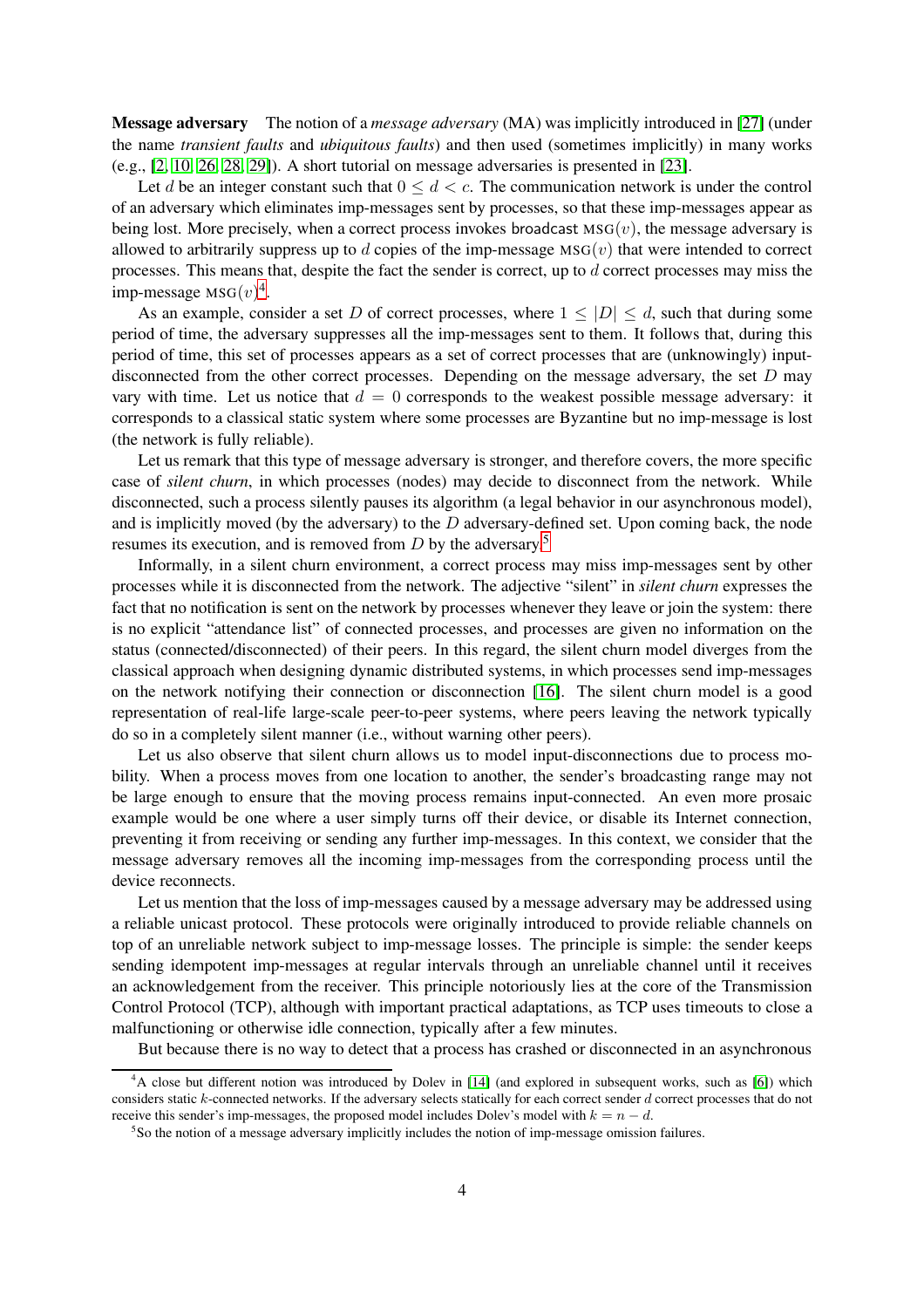environment, an ideal reliable unicast protocol (i.e. one that keeps on re-transmitting until success) needs to treat disconnected processes the same way as slow processes or as if there were packet losses in the network: the sender will thus potentially send infinitely many imp-messages to a disconnected receiver. To overcome this issue, some works leverage causal dependencies to avoid resending old imp-messages: if an acknowledgement is received by the sender for a given imp-message, then it can stop resending the imp-messages that causally precede this imp-message and that have not been acknowledged yet (e.g. [\[13\]](#page-15-6)). However, this approach still assumes that eventually, every communication channel lets some imp-messages pass, which is not always the case in our model, where the message adversary can permanently sever up to d channels.

Digital signatures We assume the availability of an asymmetric cryptosystem to sign data (in practice, imp-messages) and verify its authenticity. We assume signatures are secure, and therefore that the computing power of the adversary is bounded. Every process in the network has a public/private key pair. We suppose that the public keys are known to everyone, and that the private keys are kept secret by their owner. Everyone also knows the mapping between any process' identity  $i$  and its public key. Additionally, we suppose that each process can produce at most one signature per imp-message.

The signatures are used to cope with the net effect of the Byzantine processes and the fact that impmessages broadcast (sent) by correct processes can be eliminated by the message adversary. A noteworthy advantage of signatures is that, despite the unauthenticated nature of the point-to-point communication channels, signatures allow correct processes to verify the authenticity of imp-messages that have not been directly received from their initial sender, but rather relayed through intermediary processes. Signatures provide us with a *network-wide* non-repudiation mechanism: if a Byzantine process issues two conflicting imp-messages to two different subsets of correct processes, then the correct processes can detect the malicious behavior by disclosing to each other the Byzantine signed imp-messages.<sup>[6](#page-4-0)</sup>

#### 2.2 Message Adversary-Tolerant Byzantine Reliable Broadcast (MBRB)

This paper introduces a new broadcast abstraction we have called *Message Adversary-Tolerant Byzantine Reliable Broadcast* (MBRB for short.) The MBRB communication abstraction is composed of two matching operations, denoted mbrb\_broadcast and mbrb\_deliver. It considers that an identity  $(i, sn)$ (sender identity, sequence number) is associated with each app-message, and assumes that any two app-messages mbrb-broadcast by the same correct process have different sequence numbers. Sequence numbers are one of the most natural ways to design "multi-shot" reliable broadcast algorithms, that is, algorithms where the broadcast operation can be invoked multiple times with different app-messages.

When, at the application level, a process  $p_i$  invokes mbrb\_broadcast $(m, sn)$ , where m is the appmessage and sn the associated sequence number, we say  $p_i$  "mbrb-broadcasts  $(m, sn)$ ". Similarly, when  $p_i$  invokes mbrb\_deliver $(m, sn, j)$ , where  $p_j$  is the sender process, we say  $p_i$  "mbrb-delivers  $(m, sn, j)$ ". We say that the app-messages are *mbrb-broadcast* and *mbrb-delivered* (while, as said previously, the imp-messages algorithm are *broadcast* and *received*).

Correctness specification Because of the message adversary, we cannot always guarantee that an app-message mbrb-delivered by a correct process is eventually mbrb-delivered by all correct processes. Hence, in the MBRB specification, we introduce a variable  $\ell$  which indicates the strength of the global delivery guarantee of the primitive: if one correct process mbrb-delivers an app-message then  $\ell$  correct processes eventually mbrb-deliver this app-message.[7](#page-4-1) The MBRB-broadcast abstraction is defined by the following properties:

<sup>&</sup>lt;sup>6</sup>The fact that the algorithm uses signed imp-messages does not mean that MBRB-broadcast requires signatures to be implemented, see [\[4\]](#page-15-11).

<span id="page-4-1"></span><span id="page-4-0"></span><sup>&</sup>lt;sup>7</sup>If there is no message adversary (i.e.,  $d = 0$ ), we should have  $\ell = c \ge n - t$ .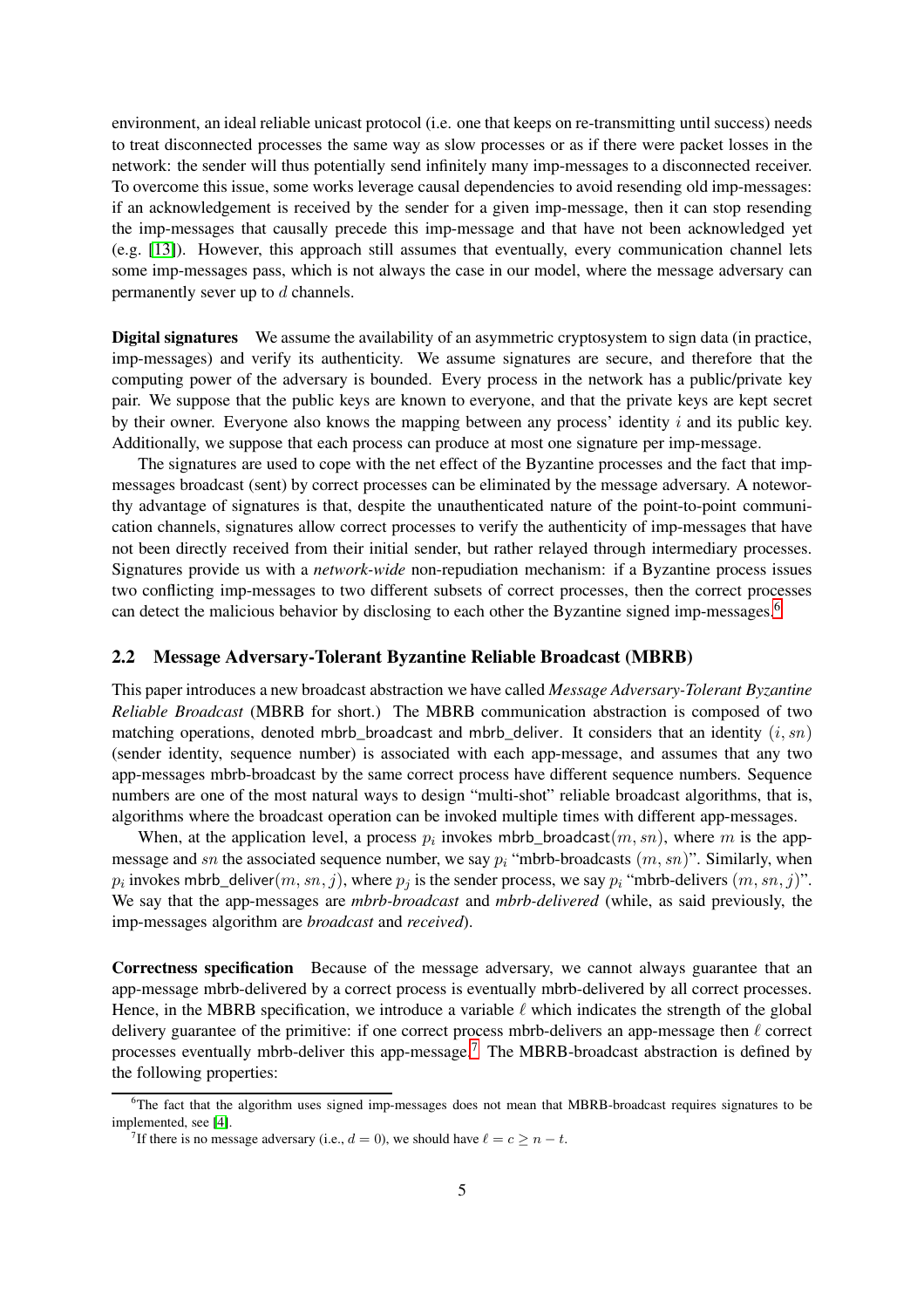- Safety:
	- MBRB-Validity (no spurious message). If a correct process  $p_i$  mbrb-delivers an app-message m from a correct process  $p_j$  with sequence number sn, then  $p_j$  mbrb-broadcast m with sequence number sn.
	- MBRB-No-duplication. A correct process  $p_i$  mbrb-delivers at most one app-message m from a process  $p_i$  with sequence number sn.
	- MBRB-No-duplicity. No two different correct processes mbrb-deliver different app-messages from a process  $p_i$  with the same sequence number sn.
- Liveness:
	- MBRB-Local-delivery. If a correct process  $p_i$  mbrb-broadcasts an app-message m with sequence number sn, then at least one correct process  $p_j$  eventually mbrb-delivers m from  $p_i$  with sequence number  $sn$ .
	- MBRB-Global-delivery. If a correct process  $p_i$  mbrb-delivers an app-message m from a process  $p_j$  with sequence number sn, then at least  $\ell$  correct processes mbrb-deliver m from  $p_i$  with sequence number sn.

It is implicitly assumed that a correct process does not use the same sequence number twice. Let us observe that, since at the implementation level the message adversary can always suppress all the imp-messages sent to a fixed set D of d processes, the best-guaranteed value for  $\ell$  is  $c-d$ . Furthermore, let us notice that the constraint  $n > 2d$  prevents the message adversary from partitioning the system.

Performance metrics In addition to the correctness specification, we define two metrics that capture the performance of an algorithm implementing the MBRB specification:  $\lambda$  and  $\mu$ , which respectively denote the communication step complexity and the imp-message complexity of the algorithm. They are defined as follows:

- MBRB-Time-cost. If a correct process  $p_i$  mbrb-broadcasts an app-message m with sequence number sn, then  $\ell$  correct processes mbrb-deliver m from  $p_i$  with sequence number sn in at most  $\lambda$  communication steps.
- MBRB-Message-cost. The mbrb-broadcast of an app-message by a correct process  $p_i$  entails the sending of at most  $\mu$  imp-messages by correct processes.

**Byzantine Reliable Broadcast (BRB)** If  $\ell = c$  (obtained when  $d = 0$ ), the previous specification boils down to Bracha's seminal specification [\[7\]](#page-15-0), which defines the Byzantine reliable broadcast (BRB) communication abstraction. Hence, the BRB abstraction is a sub-case of MBRB.

# <span id="page-5-0"></span>3 A Signature-based Algorithm Implementing the MBRB Abstraction

This section presents Algorithm [1,](#page-6-0) which implements the MBRB communication abstraction in an asynchronous setting under the constraint  $n > 3t+2d > 0$ . When considering  $d = 0$ , this algorithm provides both t-tolerance optimality (as in [\[7\]](#page-15-0)) and step optimality (as in [\[19\]](#page-16-4)): it only assumes  $n > 3t$ , and guar-anteed mbrb-delivery of an app-message in only two communication steps<sup>[8](#page-5-1)</sup>. It follows that signatures can help save one communication step compared to classical signature-free BRB algorithms that assume  $t < n/3$ . Algorithm [1](#page-6-0) fulfills the MBRB-Global-delivery property with  $\ell = c - d$  under the following assumption:

• mbrb-Assumption:  $n > 3t + 2d$ .

<span id="page-5-1"></span><sup>8</sup>Signature-based BRB in only two communication steps is a known result [\[1\]](#page-15-12), however, to the best of our knowledge, no existing BRB algorithm tolerates message adversaries as well as ours.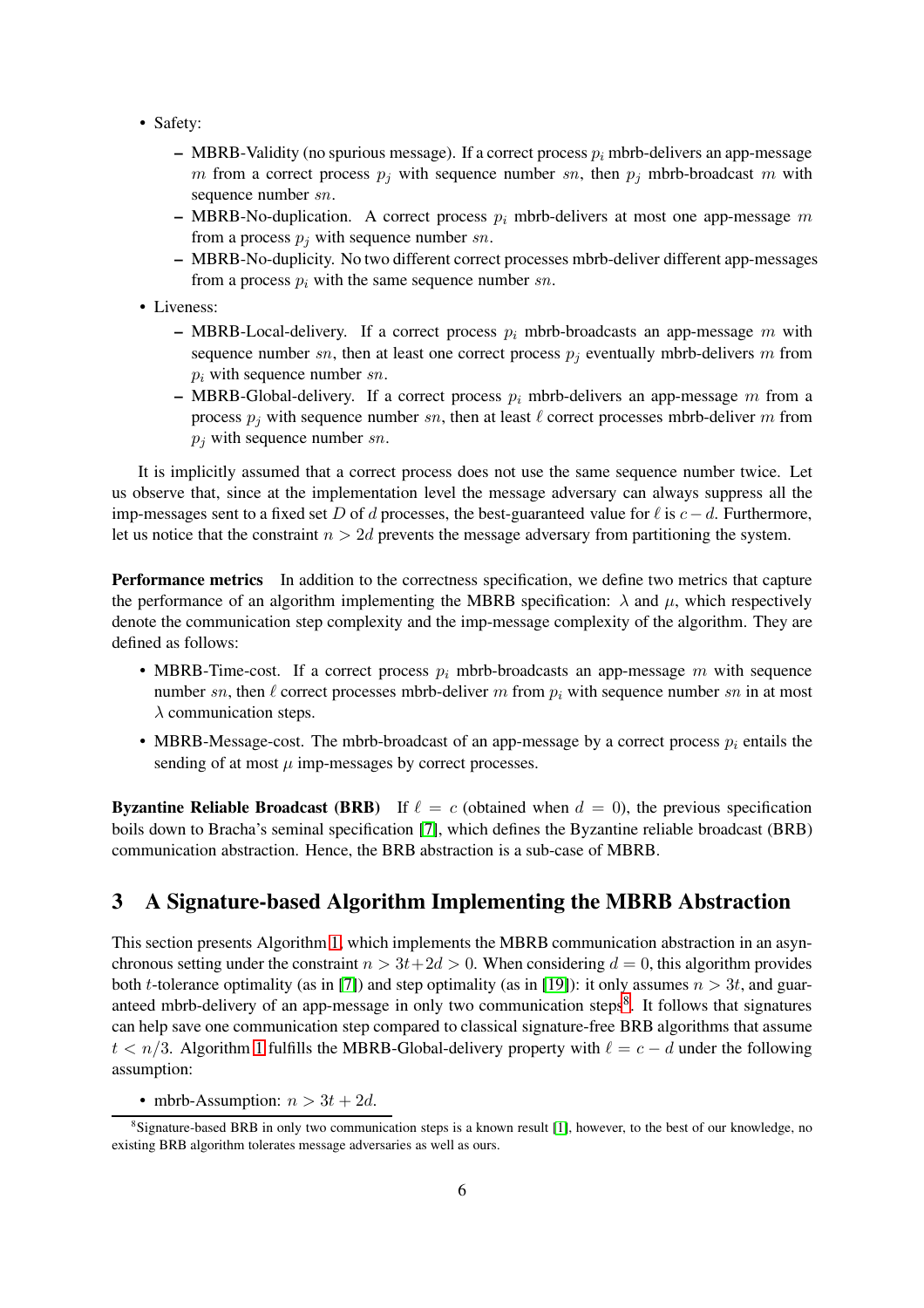#### 3.1 Preliminaries

Implementation message types The algorithm uses only one imp-message type, BUNDLE, that carries the signatures backing a given app-message  $m$ , along with  $m$ 's content, sequence number, and emitter. BUNDLE imp-messages propagate through the network using controlled flooding.

Local data structures Each (correct) process saves locally the valid signatures (i.e., the signed fixedsize digests of a certain data) that it has received from other processes using BUNDLE imp-messages. Each signature "endorses" a certain app-message  $(m, sn, j)$ . When certain conditions are met (described below), a process further broadcasts in a BUNDLE imp-message all signatures it knows for a given triplet  $(m, sn, j)$ . A correct process  $p_i$  saves at most one signature for a given triplet  $(m, sn, j)$  per signing process  $p_k$ .

Time measurement For the proofs related to MBRB-Time-cost (Lemmas [7-](#page-9-0)[10\)](#page-13-1), we assume that the duration of local computations is negligible compared to that of imp-message transfer delays, and consider them to take zero time units. As the system is asynchronous, the time is measured under the traditional assumption that all the imp-messages have the same transfer delay.

#### 3.2 Algorithm

At a high level, Algorithm [1](#page-6-0) works by producing, forwarding, and accumulating *witnesses* of an initial mbrb-broadcast operation, until a large-enough quorum is observed by at least one correct process, at which point this quorum is propagated in one final unreliable broadcast operation.

Witnesses take the form of signatures for a given triplet  $(m, sn, i)$ , where m is the app-message, sn its associated sequence number and i the identity of the sender  $p_i$  (which also produces a signature for  $(m, sn, i)$ ). Signatures serve to ascertain the provenance and authenticity of these propagated BUN-DLE imp-messages, thus providing a key ingredient to tolerate the limited reliability of the underlying network. They also authenticate the invoker of the mbrb\_broadcast operation, and finally, in the last phase of the algorithm, they allow the propagation of a cryptographic proof that a quorum has been reached, thereby ensuring that enough correct processes eventually mbrb-deliver the app-message that was mbrb-broadcast.

<span id="page-6-12"></span><span id="page-6-10"></span><span id="page-6-5"></span><span id="page-6-4"></span><span id="page-6-3"></span><span id="page-6-2"></span><span id="page-6-1"></span><span id="page-6-0"></span>

| <b>operation</b> mbrb_broadcast $(m, sn)$ is                                                     |  |
|--------------------------------------------------------------------------------------------------|--|
| save signature for $(m, sn, i)$ by $p_i$ ;<br>(1)                                                |  |
| broadcast BUNDLE $(m, sn, i, \{all\$ saved signatures for $(m, sn, i)\})$ .<br>(2)               |  |
| when $BUNDLE(m, sn, j, sigs)$ is received do                                                     |  |
| (3) if $((-, sn, j)$ not already mbrb-delivered                                                  |  |
| $\wedge$ sigs contains the valid signature for $(m, sn, j)$ by $p_j$ ) then                      |  |
| save all unsaved valid signatures for $(m, sn, j)$ of sigs;<br>(4)                               |  |
| <b>if</b> $((-, sn, j)$ not already signed by $p_i$ <b>then</b><br>(5)                           |  |
| save signature for $(m, sn, i)$ by $p_i$ ;<br>(6)                                                |  |
| broadcast BUNDLE $(m, sn, j, \{all\$ saved signatures for $(m, sn, j)\})$<br>(7)                 |  |
| (8)<br>end if:                                                                                   |  |
| <b>if</b> (strictly more than $\frac{n+t}{2}$ signatures for $(m, sn, j)$ are saved) then<br>(9) |  |
| broadcast BUNDLE $(m, sn, j, \{all\text{ saved signatures for } (m, sn, j)\})$ ;<br>(10)         |  |
| mbrb_deliver $(m, sn, i)$<br>(11)                                                                |  |
| end if<br>(12)                                                                                   |  |
| end if.<br>(13)                                                                                  |  |

<span id="page-6-11"></span><span id="page-6-9"></span><span id="page-6-7"></span><span id="page-6-6"></span>Algorithm 1: A signature-based implementation of the MBRB communication abstraction (code for  $p_i$ )

<span id="page-6-8"></span>In more detail, when a (correct) process  $p_i$  invokes mbrb\_broadcast $(m, sn)$ , it builds and signs the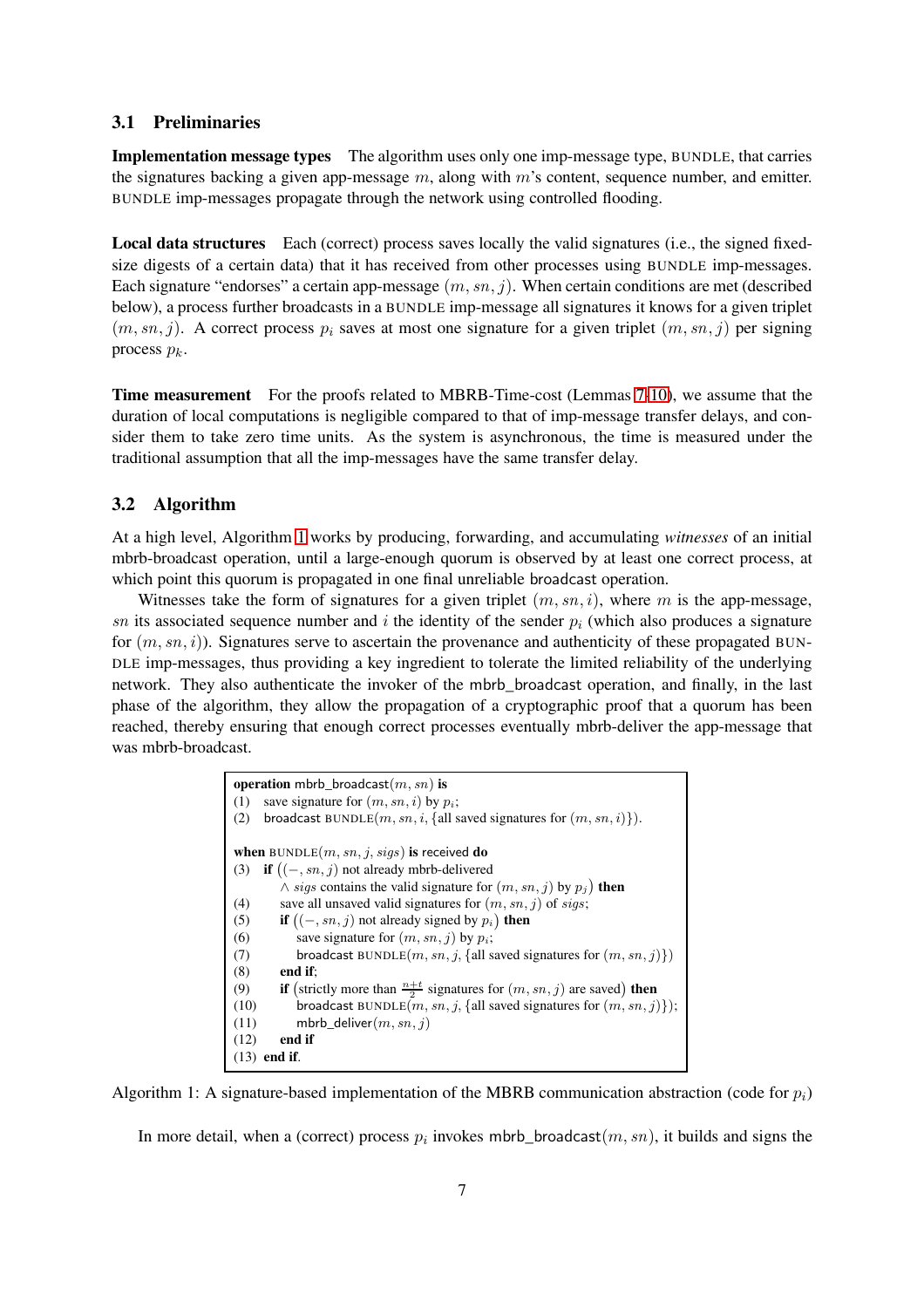triplet  $(m, sn, i)$  to guarantee its non-repudiation, and saves locally the resulting signature (line [1\)](#page-6-1). Next,  $p_i$  broadcasts the BUNDLE imp-message containing the signature that it just produced (line [2\)](#page-6-2).

When a correct process  $p_i$  receives a BUNDLE $(m, sn, j, sigs)$  imp-message, it first checks if no appmessage has already been mbrb-delivered for the given sequence number sn and sender  $p_j$ , and if  $p_j$ signed the app-message (line [3\)](#page-6-3). If this condition is satisfied,  $p_i$  saves all the new valid signatures inside the sigs set (line [4\)](#page-6-4). Next,  $p_i$  creates and saves its own signature for  $(m, sn, j)$  and then broadcasts it in a BUNDLE imp-message, if it has not already done so previously (line [5-](#page-6-5)[8\)](#page-6-6). Finally, if  $p_i$  has saved a quorum of strictly more than  $\frac{n+t}{2}$  signatures for the same triplet  $(m, sn, j)$ , it broadcasts a BUNDLE imp-message containing all these signatures and mbrb-delivers the triplet (lines  $9-12$  $9-12$ ).<sup>9</sup>

**Remark** The reader can notice that the system parameters n and t appear in the algorithm, whereas the system parameter  $d$  does not. Naturally, they all explicitly appear in the proof.

#### 3.3 Algorithm proof

This section proves the correctness and performance properties of MBRB.

<span id="page-7-1"></span>Theorem 1. *If the mbrb-Assumption is satisfied, Algorithm* [1](#page-6-0) *implements the mbrb-broadcast of an app-message by a correct process with the following guarantees:*

•  $\ell = c - d$  *correct processes,* 

• 
$$
\lambda = \begin{cases} 2 & \text{if } d < \frac{c - \lfloor \frac{n+t}{2} \rfloor}{\lfloor \frac{n+t}{2} \rfloor + 1} \\ 3 & \text{if } d < c - \sqrt{c \times \frac{n+t}{2}} \\ > 3 & \text{otherwise} \end{cases}
$$
 communication steps,

•  $\mu = 2n^2$  imp-messages.

The proof follows from the next lemmas.

**Lemma 1** (MBRB-Validity). *If a correct process*  $p_i$  *mbrb-delivers* m *from a correct process*  $p_j$  *with sequence number* sn*, then* p<sup>j</sup> *has previously mbrb-broadcast* m *with sequence number* sn*.*

*Proof.* If a correct process  $p_i$  mbrb-delivers  $(m, sn, j)$  (where  $p_i$  is correct) at line [11,](#page-6-9) then it has passed the condition at line [3,](#page-6-3) which means that it must have witnessed a valid signature for  $(m, sn, j)$  by  $p_j$ . Since signatures are secure, the only way to create this signature is for  $p_j$  to execute the instruction at line [1,](#page-6-1) during the mbrb\_broadcast $(m, sn)$  invocation. П

Lemma 2 (MBRB-No-duplication). *A correct process*  $p_i$  *mbrb-delivers at most one app-message from a process* p<sup>j</sup> *with a given sequence number* sn*.*

*Proof.* This property derives trivially from the condition at line [3.](#page-6-3)

 $\Box$ 

Lemma 3 (MBRB-No-duplicity). *No two different correct processes mbrb-deliver different app-messages from a process*  $p_i$  *with the same sequence number sn.* 

<span id="page-7-0"></span> $9$ The pseudo-code presented in Algorithm [1](#page-6-0) favors readability, and is therefore not fully optimized. For instance, in some cases, a process might unreliably broadcast exactly the same content at lines [7](#page-6-10) and [10.](#page-6-11) This could be avoided by either using an appropriate flag, or by tracking and preventing the repeated broadcast of identical BUNDLE imp-messages.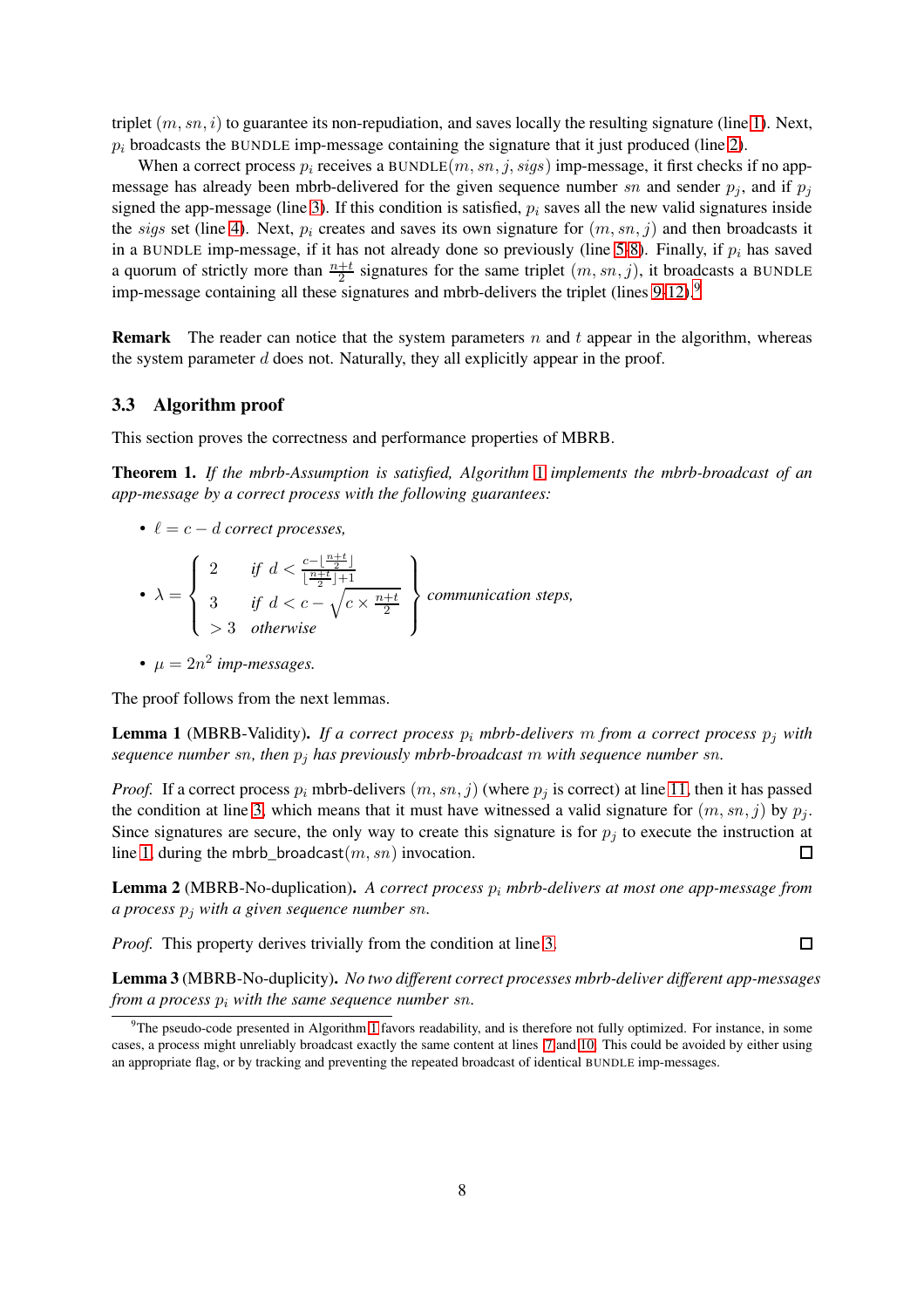*Proof.* Let us consider two correct processes  $p_a$  and  $p_b$  which respectively mbrb-deliver  $(m, sn, i)$  and  $(m', sn, i)$ . Due to the condition at line [9,](#page-6-7)  $p_a$  and  $p_b$  must have saved (and thus received) two sets  $Q_a$ and  $Q_b$  containing strictly more than  $\frac{n+t}{2}$  signatures for  $(m, sn, i)$  and  $(m', sn, i)$ , respectively. We thus have  $|Q_a| > \frac{n+t}{2}$  $\frac{+t}{2}$  and  $|Q_b| > \frac{n+t}{2}$  $\frac{+t}{2}$ .

As we have  $|A \cap B| = |A| + |B| - |A \cup B| \ge |A| + |B| - n > 2 \times \frac{n+t}{2} - n = t$ , A and B have at least one correct process  $p_k$  in common, which must have signed both  $(m, sn, i)$  and  $(m', sn, i)$ . But before signing  $(m, sn, i)$  at line [1](#page-6-1) or [6,](#page-6-12)  $p_k$  checks that it did not sign a different app-message from the same sender and with the same sequence number, whether it be implicitly during a brb broadcast $(m, sn)$ invocation or at line [5.](#page-6-5) Thereby, m is necessarily equal to  $m'$ .  $\Box$ 

Lemma 4 (MBRB-Local-delivery). *If a correct process*  $p_i$  *mbrb-broadcasts an app-message* m with *sequence number sn, then at least one correct process*  $p_j$  *mbrb-delivers* m *from*  $p_i$  *with sequence number* sn*.*

*Proof.* If a correct process  $p_i$  mbrb-broadcasts  $(m, sn)$ , then it broadcasts its own signature  $sig_i$  for  $(m, sn, i)$  in a BUNDLE $(m, sn, i, \{sig_i\})$  message at line [2.](#page-6-2) As  $p_i$  is correct, it does not sign another triplet  $(m', sn, i)$  where  $m' \neq m$ , therefore it is impossible for a correct process to mbrb-deliver  $(m', sn, i)$  at line [11,](#page-6-9) because it cannot pass the condition at line [3.](#page-6-3)

Let us denote by K the set of correct processes that receive a message BUNDLE $(m, sn, i, \{sig_i, ...\})$ at least once. The first one of such BUNDLE messages that a process of K receives can be the one  $p_i$ initially broadcast at line [2,](#page-6-2) but it can also be a BUNDLE message broadcast by a correct process at lines [7](#page-6-10) or [10,](#page-6-11) or it can even be a BUNDLE message sent by a Byzantine process. In any case, the first time the processes of K receive such a BUNDLE message, they pass the condition at line [3,](#page-6-3) and they also pass the condition at line [5,](#page-6-5) except for  $p_i$  if it belongs to K. Consequently, each process  $p_k$  of K necessarily broadcasts its own signature  $sig_k$  for  $(m, sn, i)$  in a BUNDLE $(m, sn, i, \{sig_k, sig_i, ...\})$  message.

By construction of the algorithm, the set  $K$  of correct processes that receive a BUNDLE $(m, sn, i, \{sig_i, ...\})$  message is equal to the set of correct processes  $p_k$  that broadcast a BUNDLE $(m, sn, i, \{sig_k, sig_i\})$ By the definition of the message adversary, a message BUNDLE $(m, sn, i, \{sig_k, sig_i, ...\})$  broadcast by a correct process  $p_k$  is eventually received by at least  $c - d$  correct processes. Hence, the minimum number of signatures for  $(m, sn, i)$  made by processes of K that is also received by processes of K globally is  $|K|(c-d)$ . It follows that a given process of K individually receives on average the distinct signatures of at least  $|K|(c - d)/|K| = c - d$  processes of K.

From mbrb-Assumption, we have  $3t + 2d < n \iff n + 3t + 2d < 2n \iff n + t <$  $2n-2t-2d \iff \frac{n+t}{2} < n-t-d \le c-d$  (as  $n-t \le c$ ). As a result, at least one process  $p_j$  of  $K$  (ergo one correct process) receives a set  $S$  (in possibly multiple BUNDLE messages) of strictly more than  $\frac{n+t}{2}$  valid distinct signatures for  $(m, sn, i)$ . When  $p_j$  receives the last signature of S, there are two cases:

• Case if  $p_i$  does not pass the condition at line [3.](#page-6-3)

As processes of K are correct, then when they broadcast a BUNDLE $(m, sn, i, sigs)$  message, they necessarily include  $sig_i$  in sigs, which implies that  $sig_i$  is necessarily in S. Therefore, if  $p_j$  does not pass the condition at line [3,](#page-6-3) it is because  $p_i$  already mbrb-delivered some  $(-, sn, i)$ . But let us remind that, as  $p_i$  is correct, it is impossible for  $p_j$  to mbrb-deliver anything different from  $(m, sn, i)$ . Therefore,  $p_i$  has already mbrb-delivered  $(m, sn, i)$ .

• Case if  $p_i$  passes the condition at line [3.](#page-6-3)

Process  $p_j$  then saves all signatures of S at line [4,](#page-6-4) and after it passes the condition at line [9](#page-6-7) (as  $|S| > \frac{n+i}{2}$  $\frac{+t}{2}$ ) and finally mbrb-delivers  $(m, sn, i)$  at line [11.](#page-6-9)  $\Box$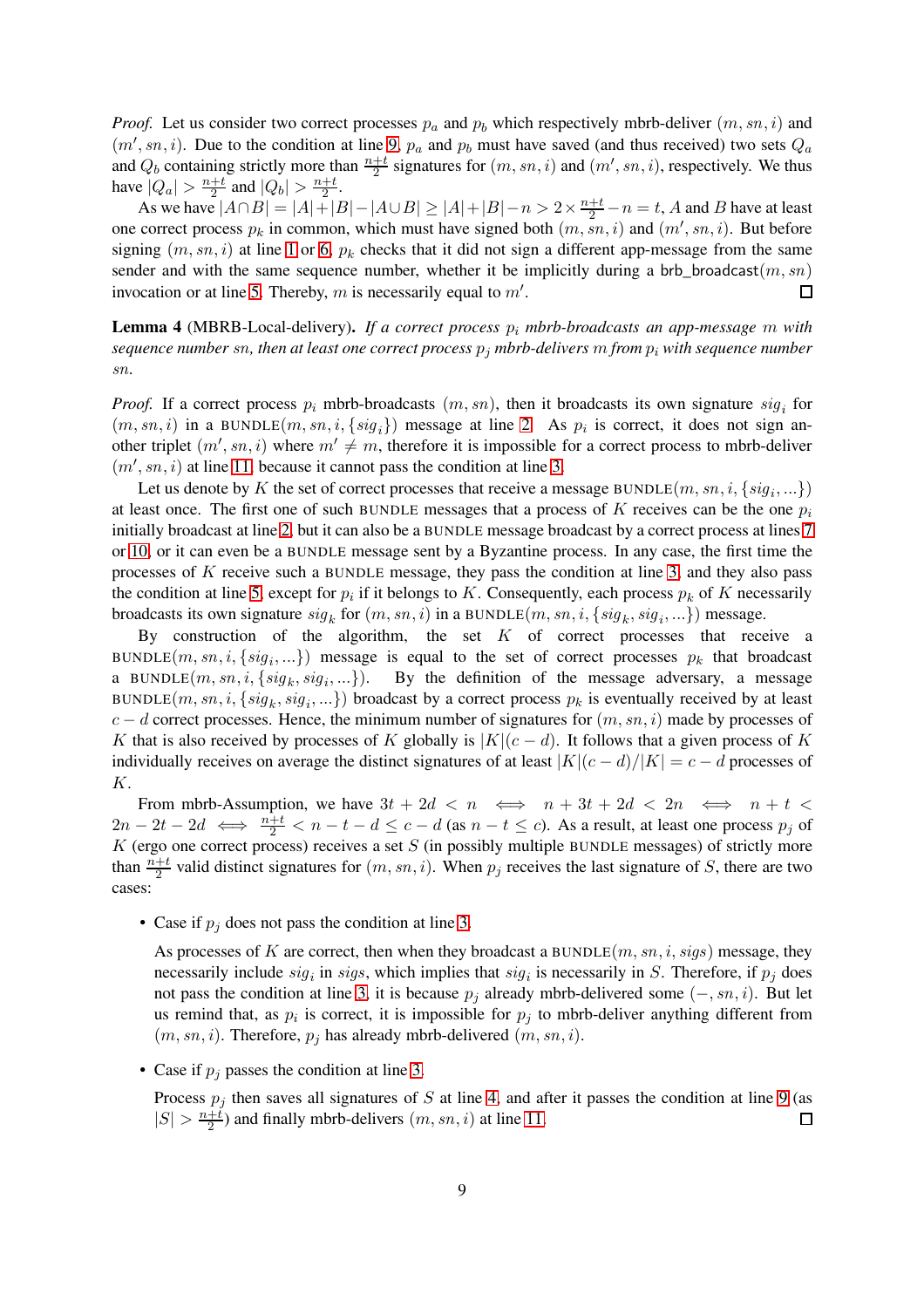**Lemma 5** (MBRB-Global-delivery). *If a correct process*  $p_i$  *mbrb-delivers an app-message* m *from*  $p_j$ *with sequence number sn, then at least*  $\ell = c - d$  *correct processes mbrb-deliver* m *from*  $p_j$  *with sequence number* sn*.*

*Proof.* If a correct process  $p_i$  mbrb-delivers  $(m, sn, j)$  at line [11,](#page-6-9) it must have saved a set sigs of strictly more than  $\frac{n+t}{2}$  valid distinct signatures because of the condition at line [9.](#page-6-7) Let us remark that *sigs* necessarily contains the signature for  $(m, sn, i)$  by  $p_i$  because of the condition at line [3.](#page-6-3) Additionally,  $p_i$ must also have broadcast  $BUNDLE(m, sn, i, sigs)$  at line [10,](#page-6-11) that, by definition of the message adversary, is received by a set K of at least  $c - d$  correct processes. For each process  $p_k$  of K:

- If  $p_k$  does not pass the condition at line [3,](#page-6-3) it is necessarily because it has already mbrb-delivered some  $(-, sn, j)$  at line [11.](#page-6-9) But because of MBRB-No-duplicity,  $p_k$  has necessarily mbrb-delivered  $(m, sn, i)$ .
- If  $p_k$  passes the condition at line [3,](#page-6-3) then it saves all signatures of *sigs* at line [4](#page-6-4) and then passes the condition at line [9](#page-6-7) and finally mbrb-delivers  $(m, sn, i)$  at line [11.](#page-6-9)

Therefore, all processes of K (which, as a reminder, are at least  $c - d = \ell$ ) necessarily mbrb-deliver  $(m, sn, j)$  at line [11.](#page-6-9)  $\Box$ 

<span id="page-9-1"></span>**Lemma 6.**  $c - d > \left| \frac{n+t}{2} \right|$  $\frac{+t}{2}$ .

*Proof.* We have the following:

$$
c - d \ge n - t - d = \frac{2n - 2t - 2d}{2},
$$
 (by definition of c)  
> 
$$
\frac{n + 3t + 2d - 2t - 2d}{2},
$$
 (by mbrb-Assumption)  
> 
$$
\frac{n + t}{2} \ge \left\lfloor \frac{n + t}{2} \right\rfloor.
$$

<span id="page-9-0"></span>**Lemma 7.** If a correct process  $p_i$  mbrb-broadcasts  $(m, sn)$ , then at least  $c - d - \frac{d\left(\frac{n+t}{2}\right)}{c - d - \frac{n+t}{2}}$  $c-d-\lfloor \frac{n+t}{2} \rfloor$ k *correct processes mbrb-deliver* (m, sn, i) *at most two communication steps later.*

*Proof.* If a correct process  $p_i$  mbrb-broadcasts  $(m, sn)$ , then it broadcasts its own signature  $sig_i$  for  $(m, sn, i)$  in a BUNDLE $(m, sn, i, \{sig_i\})$  imp-message at line [2.](#page-6-2) Let us denote by K the set of correct processes that receive this BUNDLE $(m, sn, i, \{sig_i\})$  imp-message from  $p_i$  during the same communication step, and let k be the number of processes in K, such that  $c - d \le k = |K| \le c$  (by definition of the message adversary). By construction of the algorithm, every process  $p_x$  of K passes the condition at line [3,](#page-6-3) and therefore broadcasts a BUNDLE $(m, sn, i, \{sig_x, sig_i\})$  imp-message, whether it be at line [2](#page-6-2) for  $p_i$ , or at line [7](#page-6-10) for any other process of  $K$ .

Let A and B define two partitions of the set of all correct processes  $(A \cup B)$  is the set of all correct processes, and  $A \cap B = \emptyset$ . A denotes the set of correct processes that receive strictly more than  $n+t$  $\frac{+t}{2}$  signatures for  $(m, sn, i)$  from processes of K two communication steps after  $p_i$  mbrb-broadcast  $(m, sn)$ , while B denotes the set of remaining correct processes of K that receive at most  $\frac{n+t}{2}$  signatures for  $(m, sn, i)$  from processes of K two communication steps after  $p_i$  mbrb-broadcast  $(m, sn)$ . Let  $\ell_2$ be the size of A:  $\ell_2 = |A|$ . By construction,  $|B| = c - \ell_2$ . Let  $s_A$  and  $s_B$  respectively denote the number of signatures for  $(m, sn, i)$  from processes of K received by processes of A and B at most two communication steps after  $p_i$  mbrb-broadcast  $(m, sn)$ . Figure [1](#page-10-0) represents the distribution of such signatures among processes of K, sorted by decreasing number of signatures received. Each processes of A can receive at most  $k$  signatures (that is, all signatures) from processes of  $K$ , while each process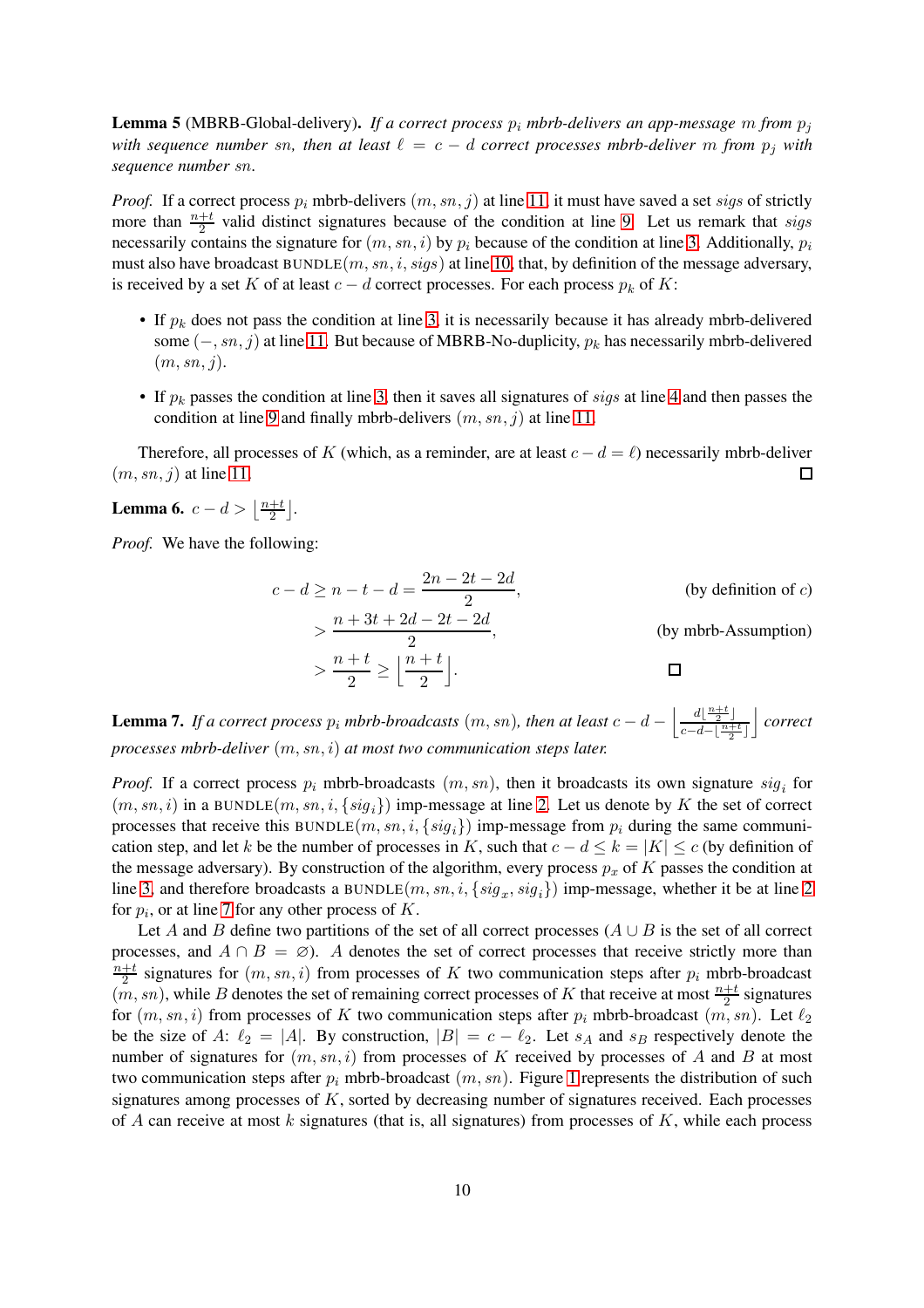

<span id="page-10-0"></span>Figure 1: Distribution of signatures among processes of A and B two communication steps after  $p_i$ mbrb-broadcast (m, sn)

of *B* can receive at most  $\frac{n+t}{2}$  $\frac{+t}{2}$  signatures from processes of K two communication steps after  $p_i$  mbrbbroadcasts  $(m, sn)$ . For the sake of simplicity, we use q in the place of  $\lfloor \frac{n+t}{2} \rfloor$  $\frac{+t}{2}$  in some parts of this proof.

From these observations, we infer the following inequalities:

$$
\ell_2 k \ge s_A,
$$

$$
(c - \ell_2)q \ge s_B.
$$

By the definition of the message adversary, a BUNDLE $(m, sn, i, \{sig_x, sig_i\})$  imp-message broadcast by a correct process  $p_x$  is eventually received by at least  $c - d$  correct processes. As a consequence, in total, the minimum number of signatures for  $(m, sn, i)$  collectively received by correct processes as a result of broadcasts by processes in K in the first two asynchronous communication steps is  $k(c - d)$ . We thus have:

$$
s_A + s_B \ge k(c - d).
$$

By combining the previous inequalities, we obtain:

$$
\ell_2 k + (c - \ell_2)q \ge k(c - d),
$$
  
\n
$$
\ell_2 k + cq - \ell_2 q \ge k(c - d),
$$
  
\n
$$
\ell_2 k - \ell_2 q \ge k(c - d) - cq,
$$
  
\n
$$
\ell_2 (k - q) \ge k(c - d) - cq.
$$
  
\n(1)

By Lemma [6,](#page-9-1) we know that  $k \geq c - d > \left\lfloor \frac{n+t}{2} \right\rfloor$  $\left\lfloor \frac{+t}{2} \right\rfloor$  = q, so we can rewrite [\(1\)](#page-10-1) into:

$$
\ell_2 \ge \frac{k(c-d)-cq}{k-q}.\tag{2}
$$

<span id="page-10-2"></span><span id="page-10-1"></span>.

Let us define a function f such that  $f(k) = \frac{k(c-d)-cq}{k-q}$ . As we seek the lowest guaranteed value for  $\ell_2$ , we want to find the minimum of f on  $k \in [c-d, c]$ . To this end, let us first study the derivative of f. The image  $f(k)$  is of the form  $\frac{u}{v}$ , so we have:

$$
f'(k) = \frac{u'v - uv'}{v^2} = \frac{(c-d)(k-q) - (k(c-d) - qc)}{(k-q)^2},
$$
  
= 
$$
\frac{(c-d)(k-q) - k(c-d) + qc}{(k-q)^2} = \frac{qc - q(c-d)}{(k-q)^2} = \frac{qd}{(k-q)^2}
$$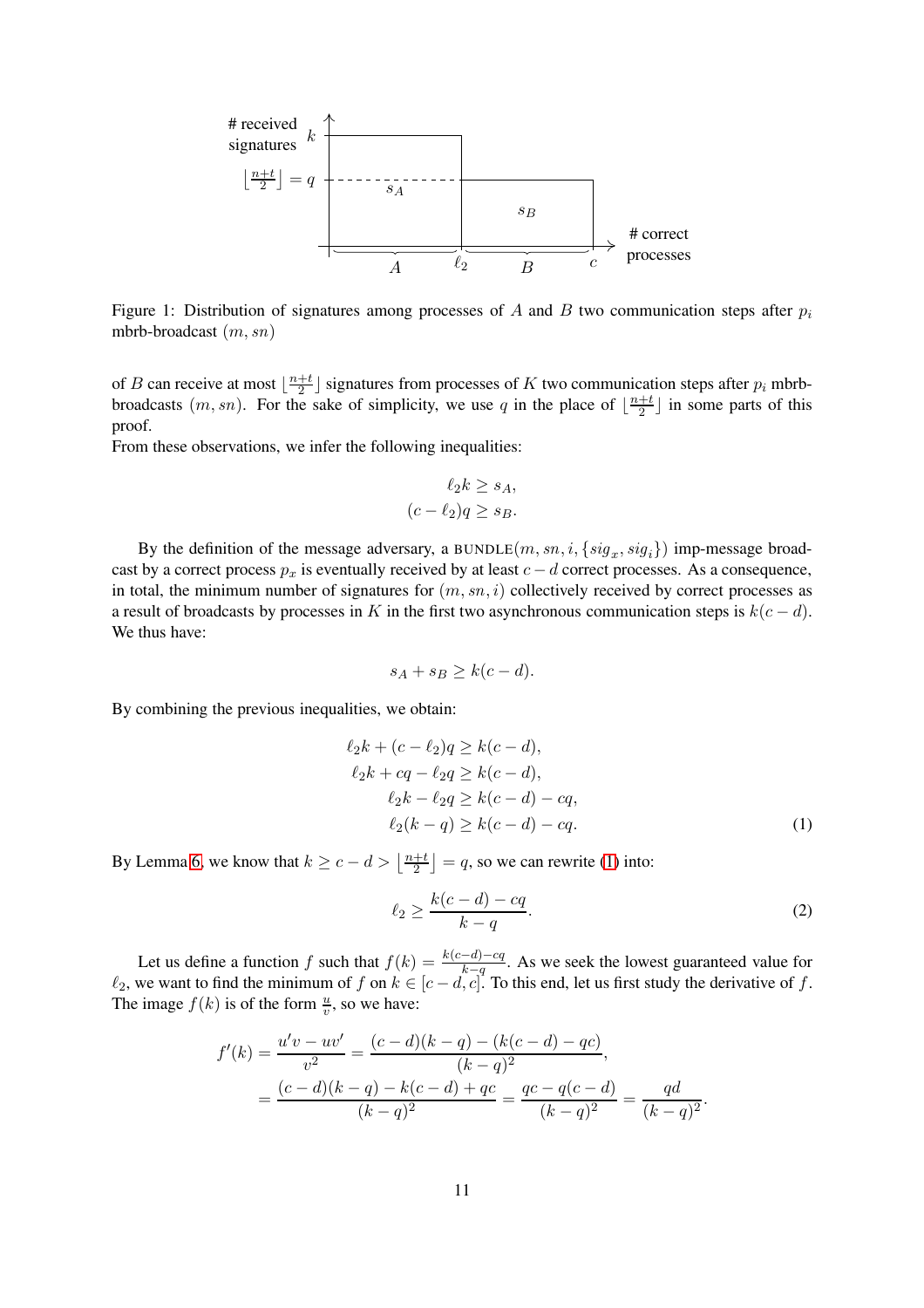As q and d are by definition positive, we know that  $f'(k) = \frac{qd}{(k-q)^2}$  is positive, or null when  $d = 0$ . Therefore, f is monotonically increasing on  $k \in [c-d, c]$ , and the minimum value for  $\ell_2$  can be found when k is also minimum, that is, when  $k = c - d$ . Thus, when we replace k by  $c - d$  in [\(2\)](#page-10-2), we obtain:

<span id="page-11-0"></span>
$$
\ell_2 \ge \frac{(c-d)(c-d) - cq}{c-d-q} = \frac{(c-d)(c-d-q) - qd}{c-d-q},
$$
  
 
$$
\ge c - d - \frac{qd}{c-d-q}.
$$
 (3)

Let us denote by  $\ell_{2,\text{min}}$  the minimum number of correct processes that receive a quorum of strictly more than  $\frac{n+t}{2}$  valid distinct signatures for  $(m, sn, i)$  two communication steps after  $p_i$  mbrb-broadcast  $(m, sn)$ , such that  $\ell_{2,\text{min}} \leq \ell_2 = |A|$ . As the right hand side of [\(3\)](#page-11-0) is not always an integer, we have:

$$
\ell_{2,\min} = \left[ c - d - \frac{qd}{c - d - q} \right] = c - d + \left[ -\frac{qd}{c - d - q} \right],
$$
  
\n
$$
= c - d - \left[ \frac{qd}{c - d - q} \right], \qquad \text{(as } \forall x \in \mathbb{R}, [-x] = -\lfloor x \rfloor)
$$
  
\n
$$
= c - d - \left[ \frac{d\lfloor \frac{n+t}{2} \rfloor}{c - d - \lfloor \frac{n+t}{2} \rfloor} \right]. \qquad \text{(by definition of } q)
$$

Hence, at least  $\ell_{2,\text{min}} = c - d - \left| \frac{d\left(\frac{n+t}{2}\right)}{c - d - \left(\frac{n+t}{2}\right)} \right|$  $c-d-\lfloor \frac{n+t}{2} \rfloor$ processes of K receive strictly more than  $\frac{n+t}{2}$  valid distinct signatures for  $(m, sn, i)$  two communication steps after  $p_i$  mbrb-broadcasts  $(m, sn)$ . For every process  $p_a$  of A:

- If  $p_a$  does not pass the condition at line [3](#page-6-3) after receiving the last signature of the quorum in a BUNDLE imp-message, it is necessarily because  $p_a$  already mbrb-delivered some  $(-, sn, i)$ , because processes of  $K$  are correct and all their BUNDLE imp-messages include the signature for  $(m, sn, i)$  by  $p_i$ . But let us remind that, as the sender  $p_i$  is correct, it is impossible for  $p_a$  to mbrbdeliver anything different from  $(m, sn, i)$ . Therefore,  $p_a$  has already mbrb-delivered  $(m, sn, i)$  at line [11.](#page-6-9)
- If  $p_a$  passes the condition at line [3](#page-6-3) after processing the last BUNDLE $(m, sn, i, \{sig_i, sig_x\})$  impmessage of the quorum from a process  $p_x$ , then  $p_a$  saves the signature  $sig_x$  at line [4,](#page-6-4) and after it passes the condition at line [9](#page-6-7) (as it has saved strictly more than  $\frac{n+t}{2}$  signatures) and finally mbrb-delivers  $(m, sn, i)$  at line [11.](#page-6-9)

Therefore, all processes of A, which are at least  $\ell_{2,\text{min}} = c - d - \left| \frac{d\left|\frac{n+t}{2}\right|}{c - d - \left|\frac{n+t}{2}\right|} \right|$  $c-d-\lfloor \frac{n+t}{2} \rfloor$  $\vert$ , mbrb-deliver  $(m, sn, i)$  at line [11](#page-6-9) at most two communication steps after  $p_i$  mbrb-broadcast  $(m, sn)$ .

<span id="page-11-1"></span>**Lemma 8.** If a correct process  $p_i$  mbrb-broadcasts  $(m, sn)$  and  $d < c - \sqrt{c \times \frac{n+t}{2}}$  $\frac{+t}{2}$ , then at least  $c - d$ *correct processes mbrb-deliver* (m, sn, i) *at most three communication steps later.*

*Proof.* Let us assume that a correct process  $p_i$  mbrb-broadcasts  $(m, sn)$  and that  $d < c - \sqrt{c \times \frac{n+t}{2}}$  $\frac{+t}{2}$ . Process  $p_i$  must unreliably broadcast a first BUNDLE $(m, sn, i, \{sig_i\})$  imp-message (where  $sig_i$  is the signature of  $(m, sn, i)$  by  $p_i$ ) at line [2.](#page-6-2) This initial imp-message is received by at least  $(c - d - 1)$  other correct processes, due to our assumption on the message adversary. This counts for a first communication step.

In the second communication step, each process  $p_j$  of these  $(c - d - 1)$  correct processes unreliably broadcasts its own BUNDLE $(m, sn, i, \{sig_j, sig_i\})$  imp-message (where  $sig_j$  is the signature of  $(m, sn, i)$  by  $p_i$ ) at line [7.](#page-6-10) At the end of the second communication step, in total, at least  $(c-d)$  distinct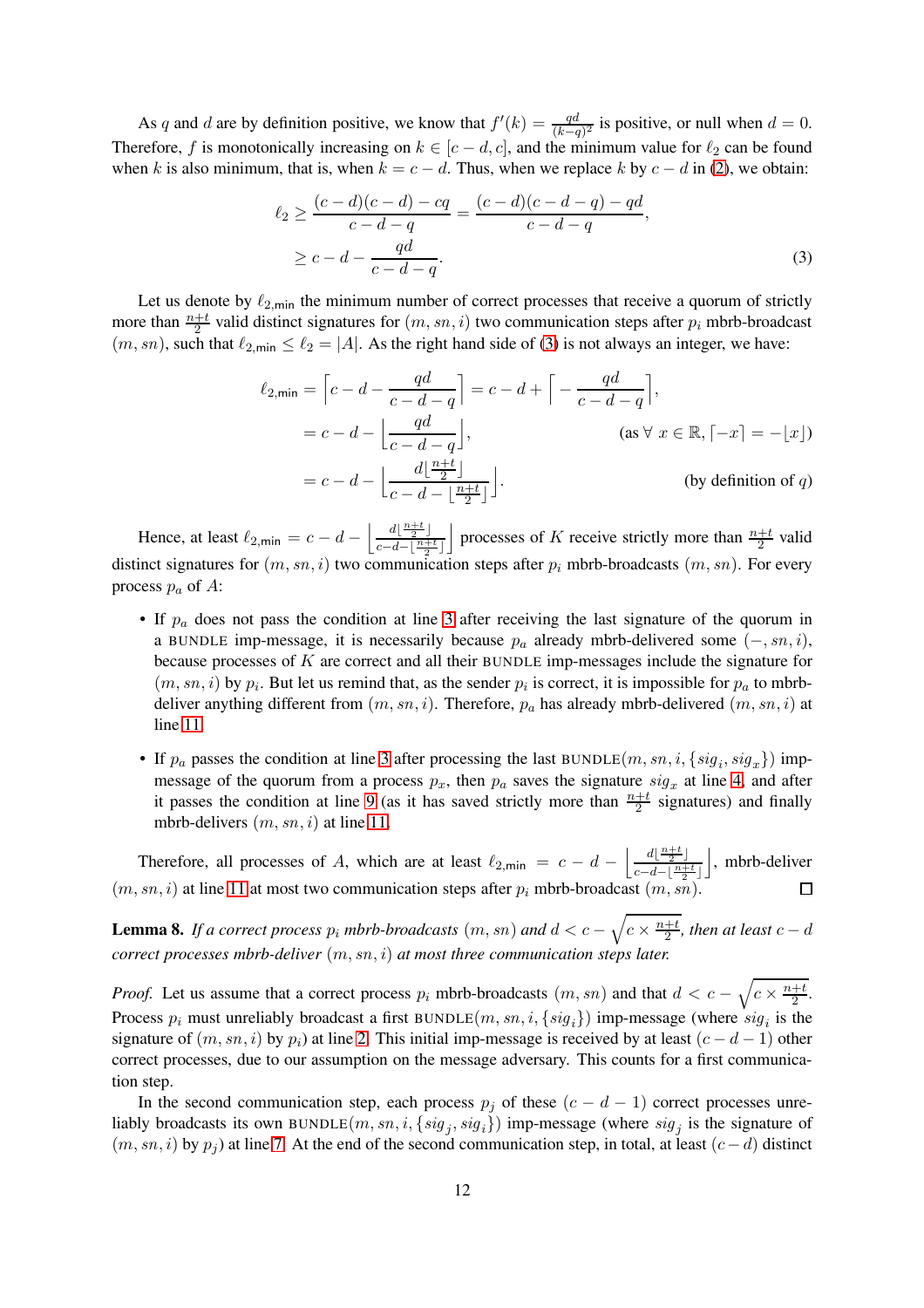signatures for  $(m, sn, i)$  have been created and unreliably broadcast by correct processes (counting that of  $p_i$ ), resulting in at least  $(c-d)^2$  receptions of said signatures by correct processes. As there are c correct processes, this means that, on average, each correct process has received at least  $\frac{(c-d)^2}{c}$  $\frac{c}{c}$  signatures by the end of the second communication step, and that at least one correct process,  $p_k$ , receives (and saves at line [4\)](#page-6-4) at least this number of signatures.

From the Lemma hypothesis  $d < c - \sqrt{c \times \frac{n+t}{2}}$  $\frac{+t}{2}$  and using simple algebraic transformations, we can derive  $\frac{(c-d)^2}{c}$  >  $\frac{n+t}{2}$ . Therefore,  $p_k$  reaches a quorum of signatures, that is, it passes the condition at line [9](#page-6-7) and unreliably broadcast this quorum of signatures at line [10,](#page-6-11) two communication steps after the mbrb-broadcast of  $(m, sn)$  by  $p_i$ . By definition of the message adversary, this quorum of signatures is received by c−d correct processes, which save it at line [4](#page-6-4) and thus pass the condition at line [9](#page-6-7) and finally mbrb-deliver  $(m, sn, i)$  at line [11,](#page-6-9) three communication steps after the mbrb-broadcast of  $(m, sn)$  by  $p_i$ .  $\Box$ 

**Lemma 9** (MBRB-Time-cost). If a correct process  $p_i$  mbrb-broadcasts an app-message m with se*quence number* sn, then  $\ell = c - d$  *correct processes mbrb-deliver* m *from*  $p_i$  *with sequence number* sn *at most*

$$
\lambda = \left\{ \begin{array}{ll} 2 & \text{if } d < \frac{c - \lfloor \frac{n+t}{2} \rfloor}{\lfloor \frac{n+t}{2} \rfloor + 1} \\ 3 & \text{if } d < c - \sqrt{c \times \frac{n+t}{2}} \\ > 3 & \text{otherwise} \end{array} \right\} \text{ communication steps later.}
$$

*Proof.* Let us consider a correct process  $p_i$  that mbrb-broadcasts  $(m, sn)$ . By exhaustion:

• Case where  $d < \frac{c - \lfloor \frac{n+t}{2} \rfloor}{\lfloor n+t \rfloor + 1}$  $\frac{\frac{c-1}{2}}{\lfloor \frac{n+t}{2} \rfloor+1}$ .

By Lemma [7,](#page-9-0) at least  $c - d - \left| \frac{d\left(\frac{n+t}{2}\right)}{d\left(\frac{n+t}{2}\right)} \right|$  $c-d-\lfloor \frac{n+t}{2}\rfloor$ correct processes mbrb-deliver  $(m, sn, i)$  two communication steps after  $p_i$  has mbrb-broadcast  $(m, sn)$ . We have:

$$
d < \frac{c - \lfloor \frac{n+t}{2} \rfloor}{\lfloor \frac{n+t}{2} \rfloor + 1}, \qquad \text{(case assumption)}
$$
\n
$$
d\left\lfloor \frac{n+t}{2} \right\rfloor + d < c - \left\lfloor \frac{n+t}{2} \right\rfloor, \qquad \text{(as } \lfloor \frac{n+t}{2} \rfloor + 1 > 0)
$$
\n
$$
d\left\lfloor \frac{n+t}{2} \right\rfloor < c - d - \left\lfloor \frac{n+t}{2} \right\rfloor, \qquad \text{(as } c - d > \lfloor \frac{n+t}{2} \rfloor \text{ by Lemma 6})
$$
\n
$$
\left\lfloor \frac{d\left\lfloor \frac{n+t}{2} \right\rfloor}{c - d - \left\lfloor \frac{n+t}{2} \right\rfloor} \right\rfloor \le 0, \qquad \text{(as } c - d = \ell.
$$

Hence,  $\ell$  correct processes mbrb-deliver  $(m, sn, i)$  at most two communication steps after  $p_i$  has mbrb-broadcast (m, sn).

• Case where  $d < c - \sqrt{c \times \frac{n+t}{2}}$  $\frac{+t}{2}$ .

 $c -$ 

Lemma [8](#page-11-1) applies and at least  $c - d = \ell$  correct processes mbrb-deliver  $(m, sn, i)$  at most three communication steps after  $p_i$  has mbrb-broadcast  $(m, sn)$ .  $\Box$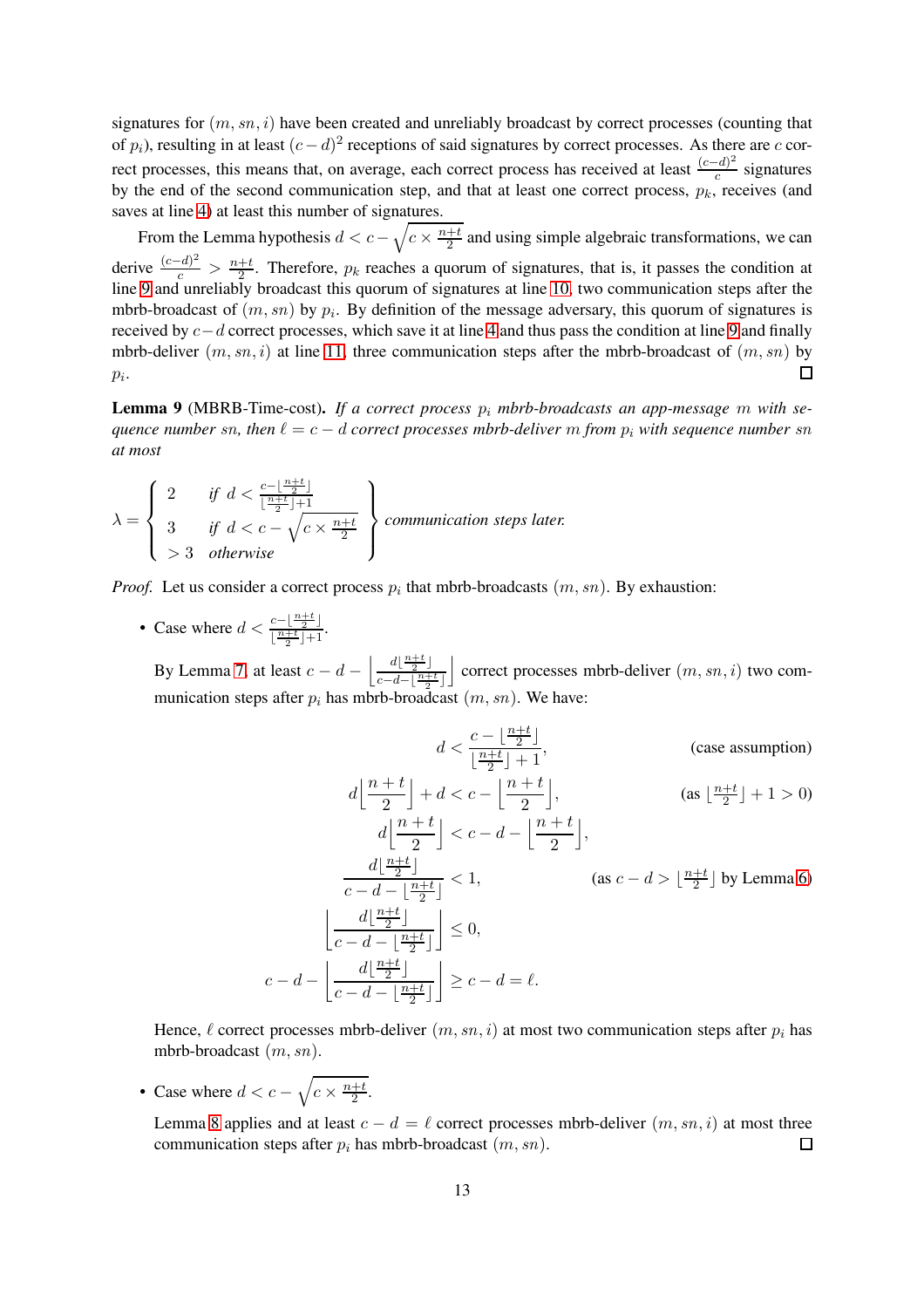<span id="page-13-1"></span>**Lemma 10** (MBRB-Message-cost). *The mbrb-broadcast of an app-message by a correct process*  $p_i$ entails the sending of at most  $\mu = 2n^2$  imp-messages by correct processes.

*Proof.* The broadcast of an imp-message by a correct process at line [2](#page-6-2) entails its forwarding by at most  $n-1$  other correct processes at line [7.](#page-6-10) As each broadcast by correct process corresponds to the sending of *n* imp-messages, then at most  $n^2$  imp-messages are sent in a first step.

In a second step, at least one correct process reaches a quorum of signatures and passes the condition at line [9,](#page-6-7) and then broadcasts this quorum of signatures at line [10.](#page-6-11) Upon receiving this quorum, every correct process also passes the condition at line [9](#page-6-7) (if it has not done it already) and broadcasts the imp-message containing the quorum at line [10.](#page-6-11) Hence, at most  $n^2$  imp-messages are also sent in this second step, which amounts to a maximum of  $\mu = 2n^2$  imp-messages sent in total. □

An additional property The reader can check from the previous proofs that the algorithm satisfies the following MBRB-delivery property. If there is a set K of k correct processes,  $1 \leq k \leq d$ , such that there is a finite time  $\tau$  after which the message adversary never eliminates the imp-messages sent to them, then, after  $\tau$ , each process of K mbrb-delivers all the app-messages mbrb-broadcast by correct processes.

# <span id="page-13-0"></span>4 A Tightness Bound

Definition An algorithm implementing a broadcast communication abstraction is *event-driven* if, as far as the correct processes are concerned, only (i) the invocation of the broadcast operation that is provided to the application by the broadcast communication abstraction, or (ii) the reception of an impmessage—sent by a correct or a Byzantine process—can generate the sending of imp-messages (using the underlying unreliable network-level broadcast operation).

<span id="page-13-4"></span>**Theorem 2** (MBRB-Necessary-condition). When  $n \leq 3t + 2d$ , there is no event-driven (signature*free or signature-based) algorithm implementing the* MBRB *communication abstraction on top of an* n*-process asynchronous system in which up to* t *processes may be Byzantine and where a message adversary may suppress up to* d *copies of each imp-message broadcast by a correct process.*[10](#page-13-2)

*Proof.* Without loss of generality the proof considers the case  $n = 3t + 2d$ . Let us partition the n processes into five sets  $Q_1, Q_2, Q_3, D_1$ , and  $D_2$ , such that  $|D_1| = |D_2| = d$  and  $|Q_1| = |Q_2| = |Q_3| =$  $t<sup>11</sup>$  $t<sup>11</sup>$  $t<sup>11</sup>$  So, when considering the sets  $Q_1$ ,  $Q_2$ , and  $Q_3$ , there are executions in which all the processes of either  $Q_1$  or  $Q_2$  or  $Q_3$  can be Byzantine, while the processes of the two other sets are not.

The proof is by contradiction. So, assuming that there is an event-driven algorithm  $A$  that builds the MBRB-broadcast abstraction for  $n = 3t + 2d$ , let us consider an execution E of A in which the processes of  $Q_1$ ,  $Q_2$ ,  $D_1$ , and  $Q_2$  are not Byzantine while all the processes of  $Q_3$  are Byzantine.

Let us observe that the message adversary can isolate up to  $d$  processes by preventing them from receiving any imp-messages. Without loss of generality, let us assume that the adversary isolates a set of d correct processes not containing the sender of the app-message. As  $\vec{A}$  is event-driven, these  $\vec{d}$  isolated processes do not send imp-messages during the execution  $E$  of  $A$ . As a result, no correct process can expect imp-messages from more than  $(n - t - d)$  different processes without risking being blocked forever. Thanks to the mbrb-Assumption  $n = 3t + 2d$ , this translates as "no correct process can expect imp-messages from more than  $(2t + d)$  different processes without risking being blocked forever".

In the execution E, the (Byzantine) processes of  $Q_3$  simulate the mbrb-broadcast of an app-message such that this app-message appears as being mbrb-broadcast by one of them and is mbrb-delivered as

 $10$ Let us recall that the underlying communication operation offered by the system is an unreliable broadcast defined in Section [2.1.](#page-2-0)

<span id="page-13-3"></span><span id="page-13-2"></span><sup>&</sup>lt;sup>11</sup>For the case  $n < 3t + 2d$ , the partition is such that  $min(|Q_1|, |D_2|) \le d$  and  $min(|Q_1|, |Q_2|, |Q_3|) \le t$ .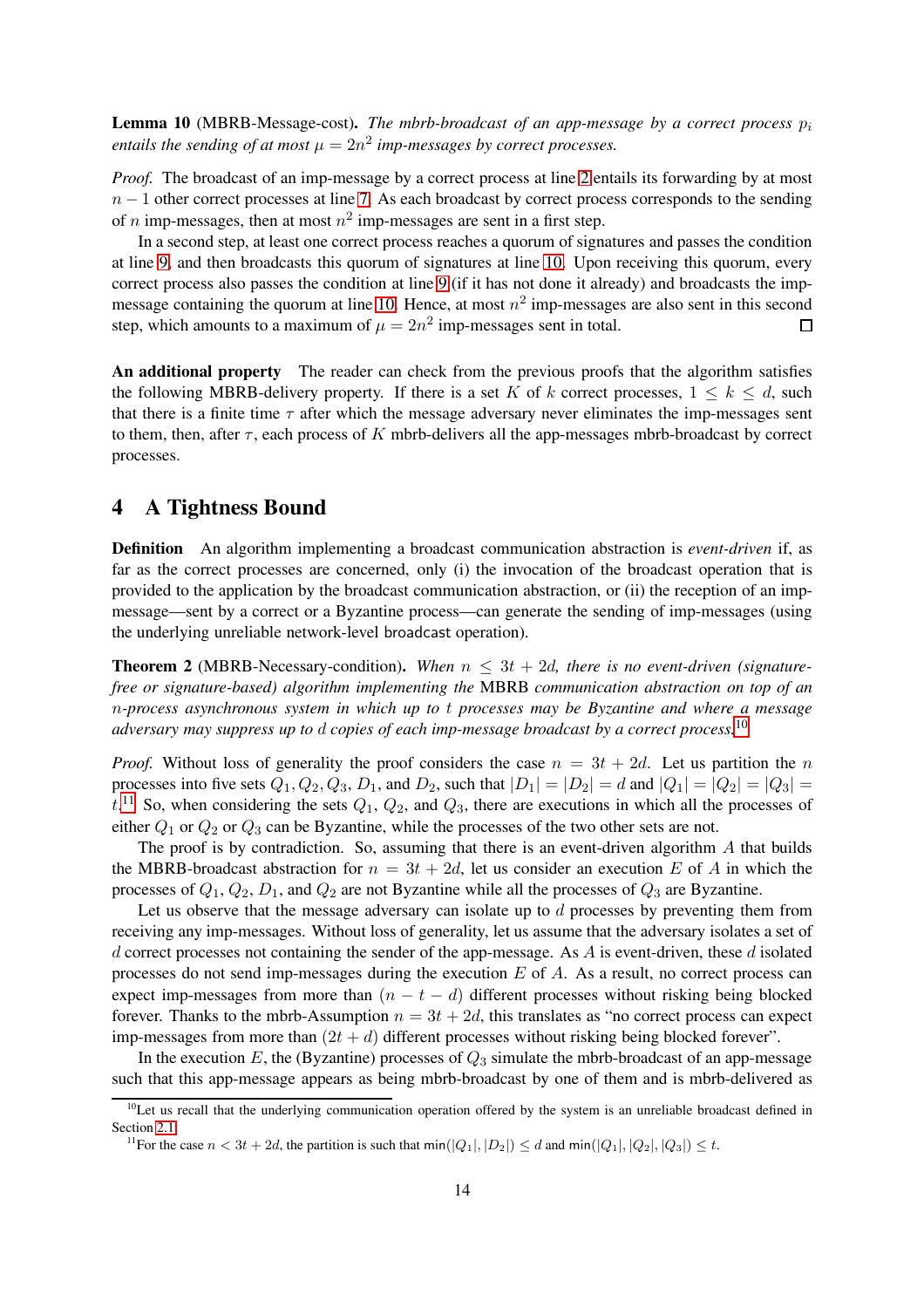the app-message m to the processes of  $Q_1$  (hence the processes of  $Q_3$  appear, to the processes of  $Q_1$ , as if they were correct) and as the app-message  $m' \neq m$  to the processes of  $Q_2$  (hence, similarly to the previous case, the processes of  $Q_3$  appear to the processes of  $Q_2$  as if they were correct). Let us call m-messages (resp.,  $m'$ -messages) the imp-messages generated by the event-driven algorithm A that entails the mbrb-delivery of m (resp.,  $m'$ ). Moreover, the execution E is such that:

- concerning the  $m$ -messages: the message adversary suppresses all the  $m$ -messages sent to the processes of  $D_2$ , and asynchrony delays the reception of all the m-messages sent to  $Q_2$  until some time  $\tau$  defined below.<sup>[12](#page-14-1)</sup> So, as  $|Q_1 \cup D_1 \cup Q_3| = n - t - d = 2t + d$ , Algorithm A will cause the processes of  $Q_1$  and  $D_1$  to mbrb-deliver  $m$ .<sup>[13](#page-14-2)</sup>
- concerning the  $m'$ -messages: the message adversary suppresses all the  $m'$ -messages sent to the processes of  $D_1$ , and the asynchrony delays the reception of all the  $m'$ -messages sent to  $Q_1$  until time  $\tau$ . As previously, as  $|Q_2 \cup D_2 \cup Q_3| = n - t - d = 2t + d$ , Algorithm A will cause the processes of  $Q_2$  and  $D_2$  to mbrb-deliver  $m'$ .
- Finally, the time  $\tau$  occurs after the mbrb-delivery of m by the processes of  $D_1$  and  $Q_1$ , and after the mbrb-delivery of  $m'$  by the processes of  $D_2$  and  $Q_2$ .

It follows that different non-Byzantine processes mbrb-deliver different app-messages for the same mbrb-broadcast (or a fraudulent simulation of it) issued by a Byzantine process (with possibly the help of other Byzantine processes). This contradicts the MBRB-No-Duplicity property, which concludes the proof of the theorem.  $\Box$ 

Theorem 3 (Algorithm optimality). *Considering an asynchronous* n*-process system in which up to* t *processes can be Byzantine and where a* d*-message adversary can suppress imp-messages, Algorithm* [1](#page-6-0) *is optimal with respect to the pair of values*  $\langle t, d \rangle$ .

*Proof.* Theorem [2](#page-13-4) has shown that the condition  $n > 3t + 2d$  is necessary, while Algorithm [1](#page-6-0) has shown that this condition is sufficient (Theorem [1\)](#page-7-1).  $\Box$ 

# <span id="page-14-0"></span>5 Conclusion

This article has presented a new communication abstraction (denoted MBRB) that extends Byzantine reliable broadcast (as defined by Bracha and Toueg [\[7,](#page-15-0) [8\]](#page-15-1)) to systems where, at the underlying implementation level, an adversary may suppress some subset of implementation messages used by the processes to co-operate. From a practical point of view, this kind of message loss captures phenomena such as silent churn, input-disconnection, etc. A signature-based algorithm implementing the corresponding Byzantine-tolerant reliable broadcast in the presence of a message adversary has been presented and proven correct. This algorithm assumes  $n > 3t + 2d$  (where n is the number of processes, t is the maximum number of Byzantine processes, and  $d$  is an upper bound on the power of the message adversary), which has been shown to be a necessary and sufficient condition. message adversary),

When there is no message adversary, this algorithm is optimal from both Byzantine resilience and the number of communication steps. These properties are also satisfied in other circumstances including a message adversary whose power d is restricted to some well-defined threshold.

<span id="page-14-1"></span><sup>&</sup>lt;sup>12</sup>Equivalently, we could also say that asynchrony delays the reception of all the m-messages sent to  $D_2 \cup Q_2$  until time  $\tau$ . The important point is here that, due to the assumed existence of Algorithm A, the processes of  $Q_1$  and and  $D_1$  mbrb-deliver m with m-messages from at most  $2t + d$  different processes.

<span id="page-14-2"></span><sup>&</sup>lt;sup>13</sup>Let us notice that this is independent from the fact that the processes in  $Q_3$  are Byzantine or not.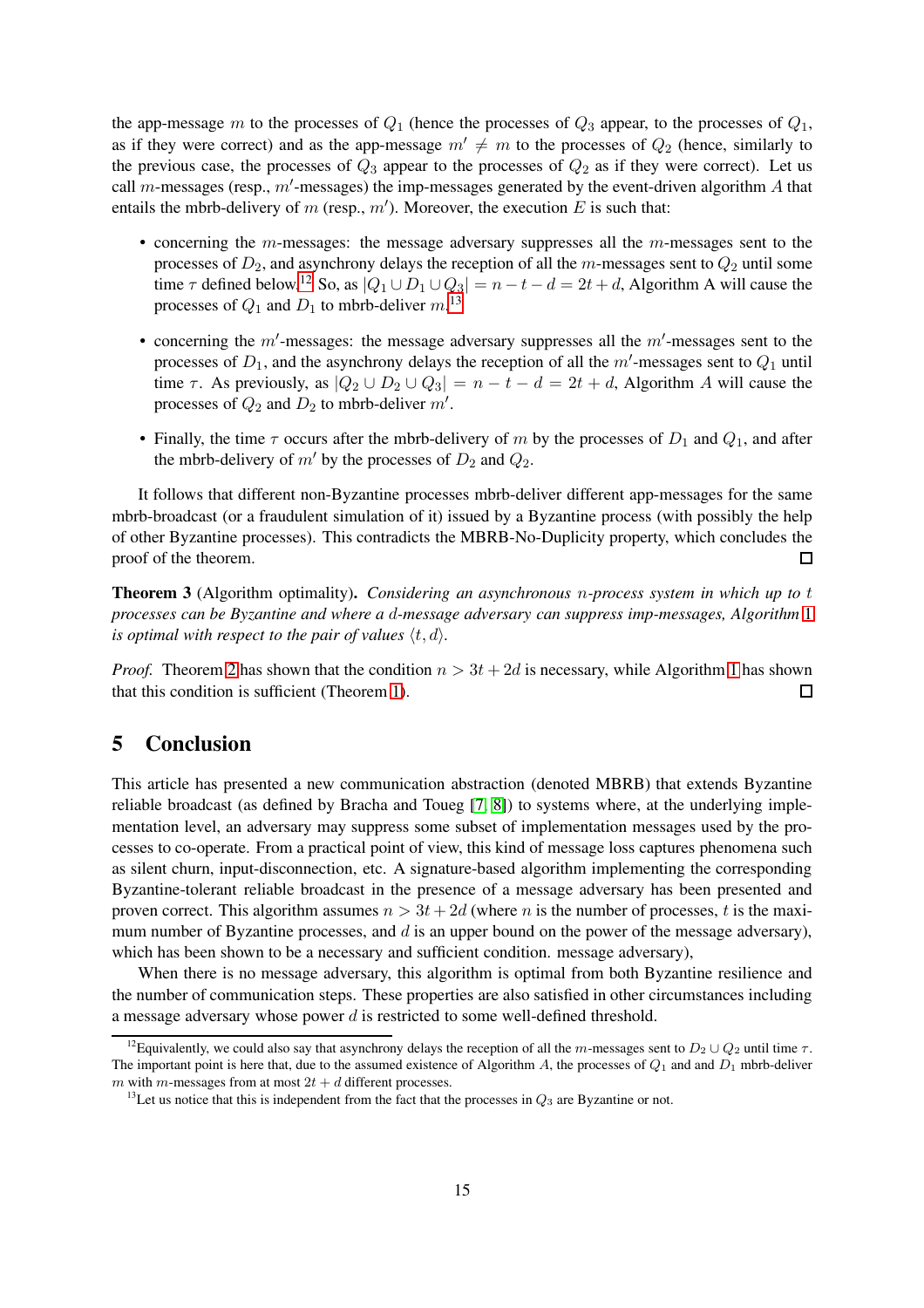# Acknowledgments

This work was partially supported by the French ANR projects ByBloS (ANR-20-CE25-0002-01) and PriCLeSS (ANR-10-LABX-07-81) devoted to the modular design of building blocks for large-scale Byzantine-tolerant multi-users applications. The authors want to thank Colette Johnen, Elad Schiller, and Stefan Schmid for their kind invitation to participate in the SSS 2021 conference.

## <span id="page-15-12"></span>References

- [1] Abraham I., Nayak K., Ren L., and Xiang Z., Good-case latency of Byzantine broadcast: a complete categorization. *Proc. 40th ACM Symposium on Principles of Distributed Computing (PODC'21)*, ACM Press, pp. 331-341 (2021) (arXiv:2102.07240v2)
- <span id="page-15-8"></span><span id="page-15-7"></span>[2] Afek Y. and Gafni E., Asynchrony from synchrony. *Proc. Int'l Conference on Distributed Computing and Networking (ICDCN'13)*, Springer LNCS 7730, pp. 225-239, (2013)
- [3] Albouy T., Frey D., Raynal M., and Taïani F., Byzantine-tolerant reliable broadcast in the presence of silent churn (Invited Talk). *Proc. 23th Int'l Symposium on Stabilization, Safety, and Security of Distributed Systems (SSS'21)* Springer LNCS 13046, pp. 21-33 (2021)
- <span id="page-15-11"></span><span id="page-15-3"></span>[4] Albouy T., Frey D., Raynal M., and Taïani F.,  $k\ell$ -cast: on the foundations of Byzantine reliable broadcast in the presence of message adversaries. (May 2022) (arXiv:2204.13388)
- <span id="page-15-10"></span>[5] Auvolat A., Frey D., Raynal M., and Taïani F., Money Transfer Made Simple: a Specification, a Generic Algorithm, and its Proof. *Bulletin of the EATCS*, 132 (2020)
- [6] Bonomi S., Decouchant J., Farina G., Rahli V., and Tixeuil S., Practical Byzantine Reliable Broadcast on Partially Connected Networks. *41th IEEE International Conference on Distributed Computing Systems, ICDCS 2021*, IEEE, pp. 506-516 (2021)
- <span id="page-15-1"></span><span id="page-15-0"></span>[7] Bracha G., Asynchronous Byzantine agreement protocols. *Information & Computation*, 75(2):130- 143 (1987)
- <span id="page-15-2"></span>[8] Bracha G. and Toueg S., Asynchronous consensus and broadcast protocols. *Journal of the ACM*, 32(4):824-840 (1985)
- <span id="page-15-9"></span>[9] Cachin Ch., Guerraoui R., and Rodrigues L., *Reliable and secure distributed programming*, Springer, 367 pages, ISBN 978-3-642-15259-7 (2011)
- [10] Charron-Bost B., and Schiper A., The heard-of model: computing in distributed systems with benign faults. *Distributed Computing*, 22(1):49-71 (2009)
- <span id="page-15-4"></span>[11] Cohen S., and Keidar I., Tame the Wild with Byzantine Linearizability: Reliable Broadcast, Snapshots, and Asset Transfer. *Proc. 35rd Int'l Symposium on Distributed Computing (DISC'21)*, pp. 18:1-18:18 (2021)
- <span id="page-15-5"></span>[12] Collins D., Guerraoui R., Komatovic J., Kuznetsov P., Monti M., Pavlovic M., Pignolet Y.-A., Seredinschi D.-A., Tonkikh A., and Xygkis A., Online Payments by Merely Broadcasting Messages. *Proc. 50th Annual IEEE/IFIP International Conference on Dependable Systems and Networks (DSN 2020)*, pp. 26-38 (2020)
- <span id="page-15-6"></span>[13] Danezis G., Kokoris-Kogias L., Sonnino A., and Spiegelman A., Narwhal and Tusk: a DAG-based mempool and efficient BFT consensus. *Proc. 17th European Conference on Computer Systems (EUROSYS'22)*, ACM Press, pp. 34-50 (2022)